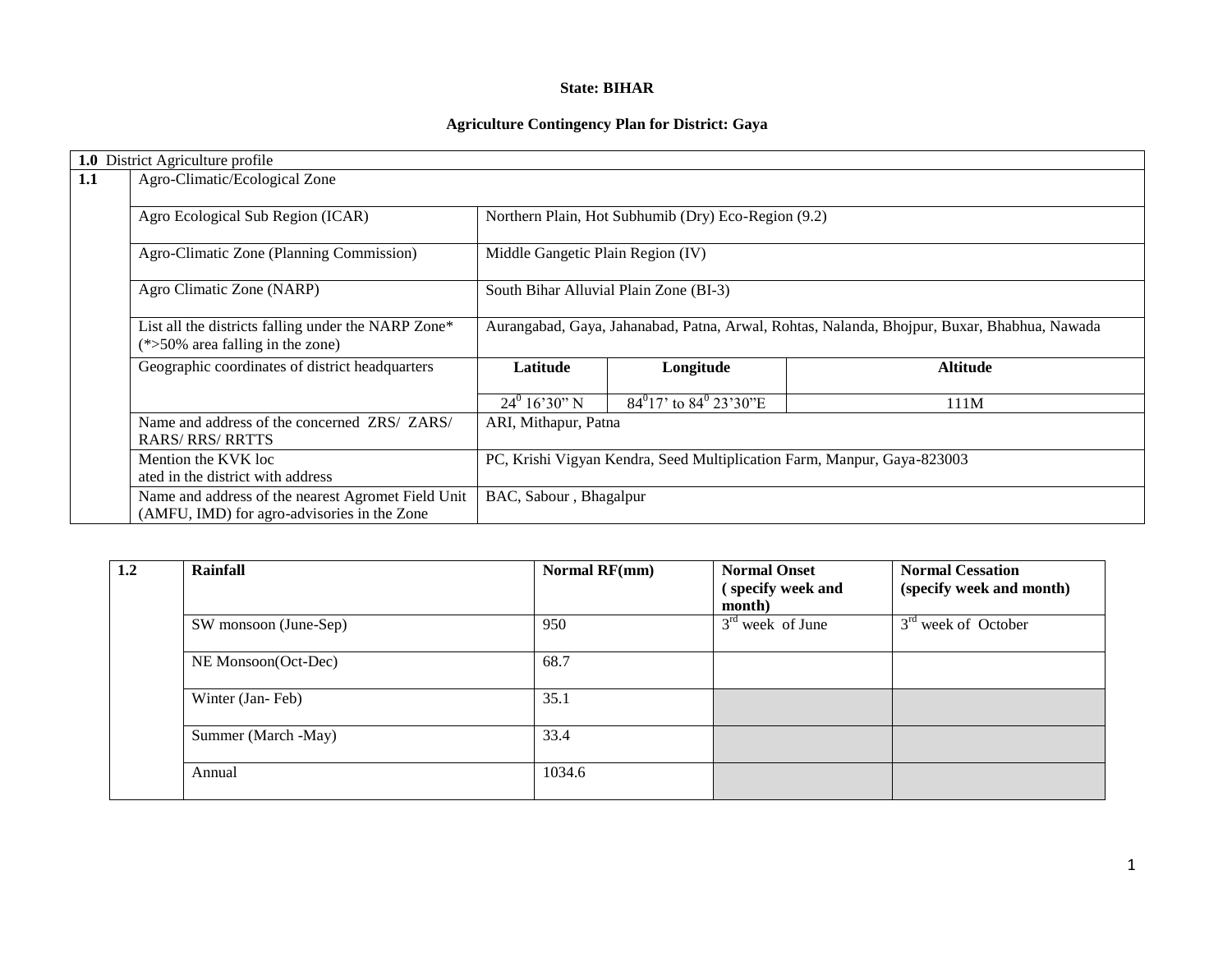| 1.3 | <b>Land use</b>         | Geographical | Cultivable | Forest     | Land under   | Permanent | Cultivable | Land under | Barren and   | ∠urrent | Other   |
|-----|-------------------------|--------------|------------|------------|--------------|-----------|------------|------------|--------------|---------|---------|
|     | pattern of the          | area         | area       | area       | non-         | pastures  | wasteland  | Misc. tree | uncultivable | fallows | fallows |
|     | <b>district</b> (latest |              |            |            | agricultural |           |            | crops and  | land         |         |         |
|     | statistics)             |              |            |            | use          |           |            | groves     |              |         |         |
|     | <b>Area</b> ('000       | 493.7        | 235.8      | 77<br>ل. ۱ | 56.6         | 3.9       | 8.1        | 1.0        | ^7<br>21.4   | 70.8    |         |
|     | ha                      |              |            |            |              |           |            |            |              |         |         |

| 1.4 | <b>Major Soils</b>  | Area $('000 ha)$ | Percent $(\% )$ of total |
|-----|---------------------|------------------|--------------------------|
|     | 1. Black soils      | 210.7            | 42                       |
|     | 2. Sandy soils      | 110.2            | $\gamma$<br>∠∠           |
|     | 3. Sandy Loam soils | 70.3             | 14                       |
|     | 4. Alkali Soils     | 86.3             | <b>T</b> 1               |
|     | 5. Diara Land       | 16.1             | 05                       |

| 1.5 | <b>Agricultural land use</b> | Area $('000 ha)$ | Cropping intensity % |
|-----|------------------------------|------------------|----------------------|
|     | Net sown area                | 235.8            | 139%                 |
|     | Area sown more than once     | 98.8             |                      |
|     | Gross cropped area           | 328.6            |                      |

| 1.6 | <b>Irrigation</b>                                            | Area ('000 ha) |                |                                    |  |  |  |  |  |
|-----|--------------------------------------------------------------|----------------|----------------|------------------------------------|--|--|--|--|--|
|     | Net irrigated area                                           | 100.3          |                |                                    |  |  |  |  |  |
|     | Gross irrigated area                                         | 100.3          |                |                                    |  |  |  |  |  |
|     | Rainfed area                                                 | 61.1           |                |                                    |  |  |  |  |  |
|     | <b>Sources of Irrigation</b>                                 | Number         | Area ('000 ha) | Percentage of total irrigated area |  |  |  |  |  |
|     | Canals                                                       |                | 41.7           | 28.7                               |  |  |  |  |  |
|     | Tanks                                                        |                |                |                                    |  |  |  |  |  |
|     | Open wells                                                   |                | 63.0           | 43.4                               |  |  |  |  |  |
|     | Bore wells-Deep TW                                           |                |                |                                    |  |  |  |  |  |
|     | Lift irrigation schemes (Surface lift)                       |                |                |                                    |  |  |  |  |  |
|     | Micro-irrigation                                             |                | 40.30          | 27.80                              |  |  |  |  |  |
|     | Other sources (please specify) Dug well $\&$<br>shallow well |                |                |                                    |  |  |  |  |  |
|     | <b>Total Irrigated Area</b>                                  |                | 145            |                                    |  |  |  |  |  |
|     | Pump sets                                                    |                |                |                                    |  |  |  |  |  |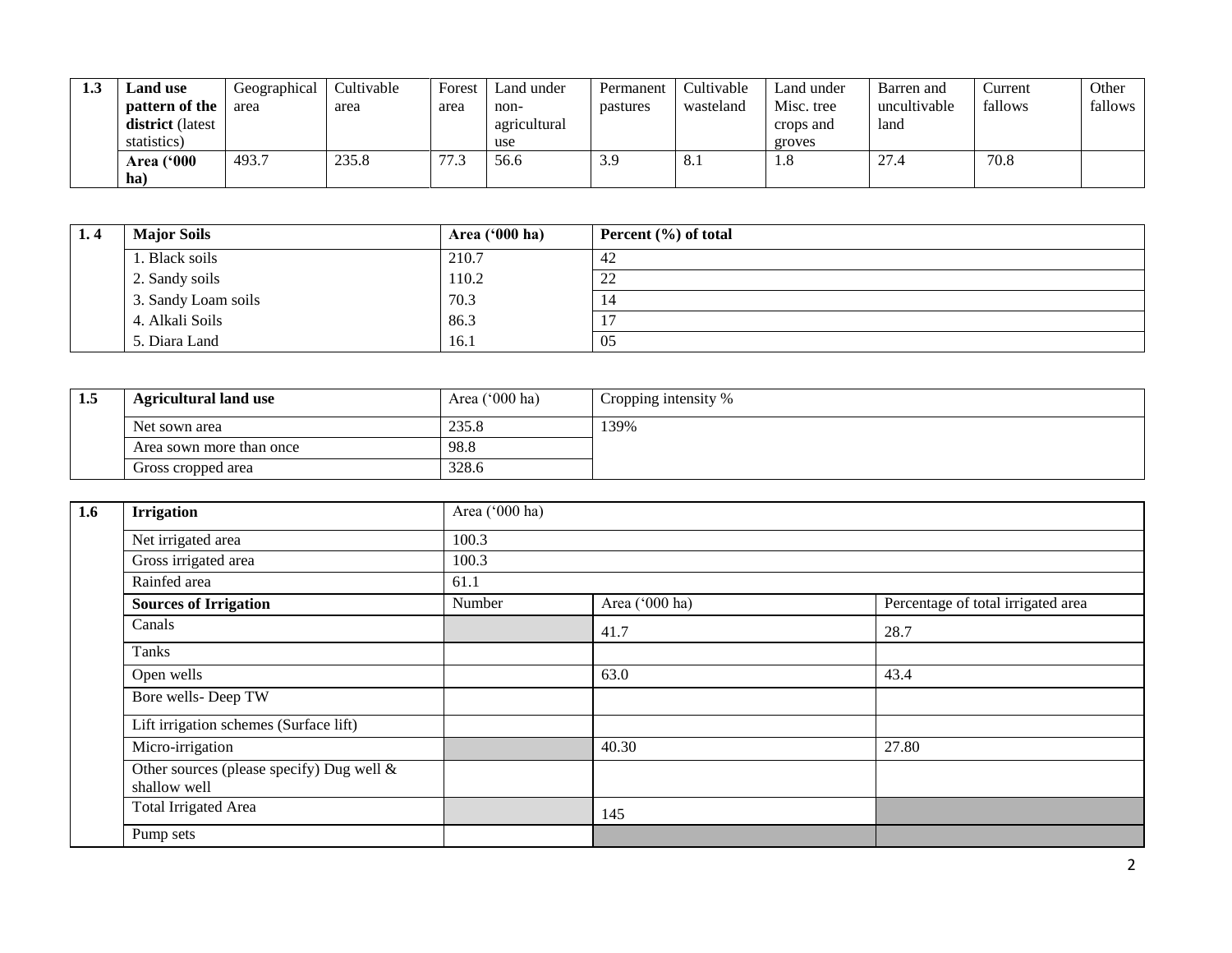| No. of Tractors                                                                                            |                           |             |                                                                                                   |
|------------------------------------------------------------------------------------------------------------|---------------------------|-------------|---------------------------------------------------------------------------------------------------|
| Groundwater availability and use* (Data<br>source: State/Central Ground water<br><b>Department /Board)</b> | No. of blocks/<br>Tehsils | $(\%)$ area | Quality of water (specify the problem<br>such as high levels of arsenic, fluoride,<br>saline etc) |
| Over exploited                                                                                             |                           |             |                                                                                                   |
| Critical                                                                                                   |                           |             |                                                                                                   |
| Semi-critical                                                                                              |                           |             |                                                                                                   |
| Safe                                                                                                       | 24                        | 100%        |                                                                                                   |
| Wastewater availability and use                                                                            |                           |             |                                                                                                   |
| Ground water quality                                                                                       |                           |             |                                                                                                   |
| *over-exploited: groundwater utilization > 100%; critical: 90-100%; semi-critical: 70-90%; safe: <70%      |                           |             |                                                                                                   |

# **1.7 Area under major field crops & horticulture (as per figures of 2008-09)**

| 1.7 | Major field crops cultivated |                  | Area ('000 ha) |              |                  |                |              |               |                      |
|-----|------------------------------|------------------|----------------|--------------|------------------|----------------|--------------|---------------|----------------------|
|     |                              |                  | <b>Kharif</b>  |              | Rabi             |                |              |               |                      |
|     |                              | <b>Irrigated</b> | <b>Rainfed</b> | <b>Total</b> | <b>Irrigated</b> | <b>Rainfed</b> | <b>Total</b> | <b>Summer</b> | <b>Grand</b> total   |
|     | Rice                         |                  |                | 177.5        |                  |                |              |               | 177.5                |
|     | Wheat                        |                  |                |              |                  |                | 81.5         |               | 81.5                 |
|     | Chickpea                     |                  |                |              |                  |                | 17.6         |               | 17.6                 |
|     | Lentil                       |                  |                |              |                  |                | 22.09        |               | 22.09                |
|     | Rai                          |                  |                |              |                  |                | 13.8         |               | 13.8                 |
|     | Greengram                    |                  |                |              |                  |                | 3.3          |               | $\sim$ $\sim$<br>3.3 |

| <b>Horticulture crops - Fruits</b> | Area ('000 ha) |                  |                |  |  |  |
|------------------------------------|----------------|------------------|----------------|--|--|--|
|                                    | <b>Total</b>   | <b>Irrigated</b> | <b>Rainfed</b> |  |  |  |
| Mango                              | I.I            |                  |                |  |  |  |
| Gauva                              | 0.6            |                  |                |  |  |  |
| Lemon                              | 0.3            |                  |                |  |  |  |
| Banana                             | 0.2            |                  |                |  |  |  |
| Coconut                            | 0.02           |                  |                |  |  |  |
| Horticulture crops -               | <b>Total</b>   | <b>Irrigated</b> | <b>Rainfed</b> |  |  |  |
| <b>Vegetables</b>                  |                |                  |                |  |  |  |
| Cauliflower                        | 1.7            |                  |                |  |  |  |
| Cabbage                            | 0.8            |                  |                |  |  |  |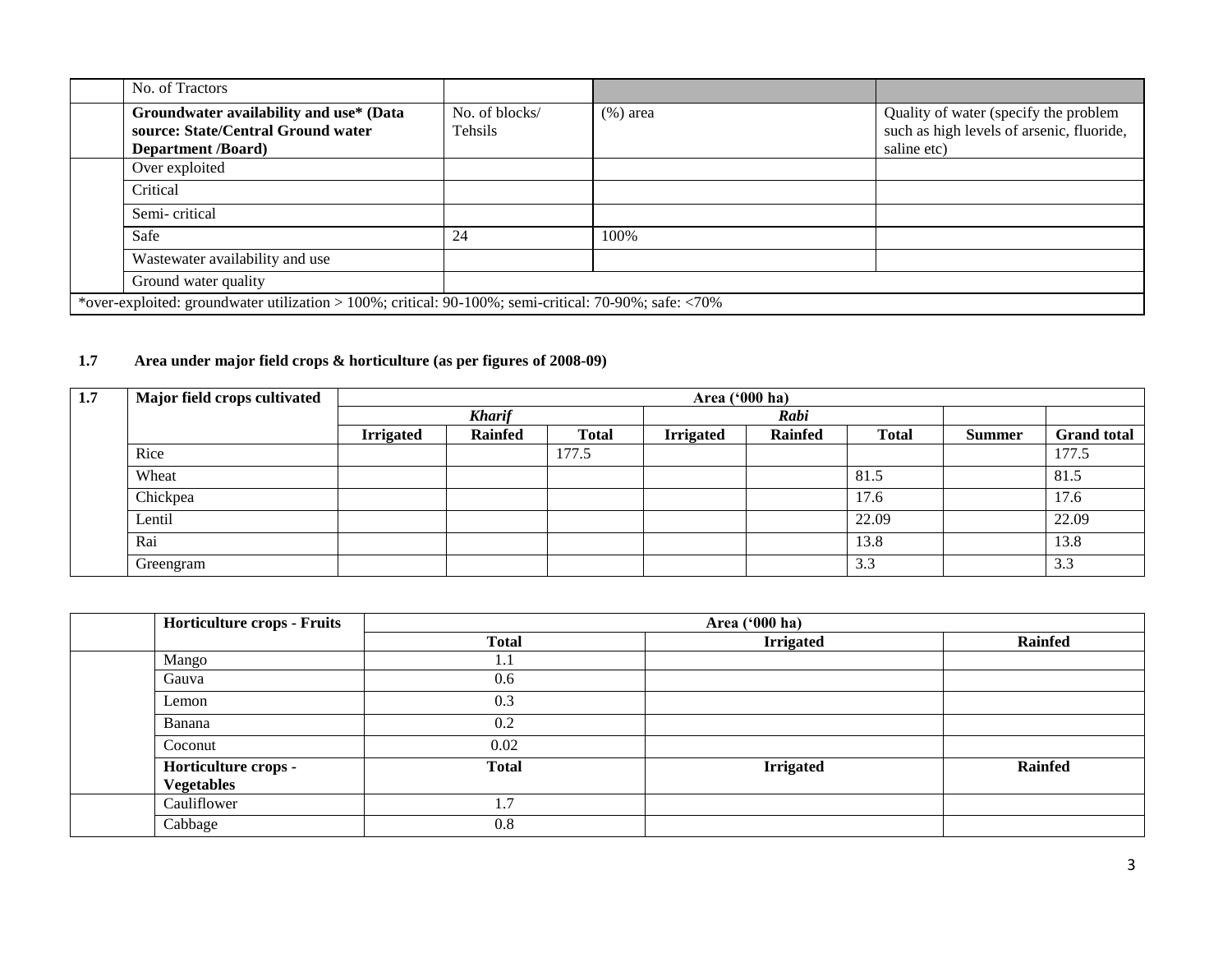| Onion                         | 1.3          |                  |                |
|-------------------------------|--------------|------------------|----------------|
| Ladiesfinger                  | 1.7          |                  |                |
| <b>Brinjal</b>                | 1.5          |                  |                |
| Tomato                        | 0.8          |                  |                |
| <b>Medicinal and Aromatic</b> | <b>Total</b> | <b>Irrigated</b> | <b>Rainfed</b> |
| crops                         |              |                  |                |
| <b>Plantation crops</b>       |              |                  |                |
| <b>Fodder crops</b>           |              |                  |                |
| Barseem                       | 0.068        |                  |                |
| Oat                           | 0.126        |                  |                |
| Total fodder crop area        |              |                  |                |
| <b>Grazing land</b>           |              |                  |                |
| Sericulture etc               |              |                  |                |

| 1.8  | Livestock                                        |                  | <b>Male ('000)</b> |                    | Female ('000)                            |                                                        | Total $(900)$                     |  |
|------|--------------------------------------------------|------------------|--------------------|--------------------|------------------------------------------|--------------------------------------------------------|-----------------------------------|--|
|      | Non descriptive Cattle (local low yielding)      |                  | 343.5              |                    | 358.4                                    |                                                        | 701.9                             |  |
|      | Improved cattle                                  |                  |                    |                    |                                          |                                                        |                                   |  |
|      | Crossbred cattle                                 |                  | 6                  |                    | 17.1                                     |                                                        | 23.1                              |  |
|      | Non descriptive Buffaloes (local low yielding)   |                  | 99.5               |                    | 229.7                                    |                                                        | 329.3                             |  |
|      | <b>Descript Buffaloes</b>                        |                  | 5.7                |                    | 7.7                                      |                                                        | 13.4                              |  |
|      | Goat                                             |                  | 142.8              |                    | 275.7                                    |                                                        | 418.5                             |  |
|      | Sheep                                            |                  | 2.5                |                    | 3.2                                      |                                                        | 5.7                               |  |
|      | Others (Camel, Pig, Yak etc.)                    |                  | 59.0               |                    | 67.5                                     |                                                        | 126.5                             |  |
|      | Commercial dairy farms (Number)                  |                  |                    |                    |                                          |                                                        |                                   |  |
| 1.9  | <b>Poultry</b>                                   |                  | No. of farms       |                    | Total No. of birds ('000)                |                                                        |                                   |  |
|      | Commercial                                       |                  | 20                 |                    | 18                                       |                                                        |                                   |  |
|      | Backyard                                         |                  | 8                  |                    |                                          | 12                                                     |                                   |  |
| 1.10 | Fisheries (Data source: Chief Planning Officer)  |                  |                    |                    |                                          |                                                        |                                   |  |
|      | A. Capture                                       |                  |                    |                    |                                          |                                                        |                                   |  |
|      | i) Marine (Data Source: Fisheries<br>Department) | No. of fishermen |                    | <b>Boats</b>       |                                          | <b>Nets</b>                                            | <b>Storage</b><br>facilities (Ice |  |
|      |                                                  |                  | Mechanized         | Non-<br>mechanized | Mechanized<br>(Trawl nets,<br>Gill nets) | Non-mechanized (Shore<br>Seines, Stake & trap<br>nets) | plants etc.)                      |  |
|      |                                                  |                  |                    |                    |                                          |                                                        |                                   |  |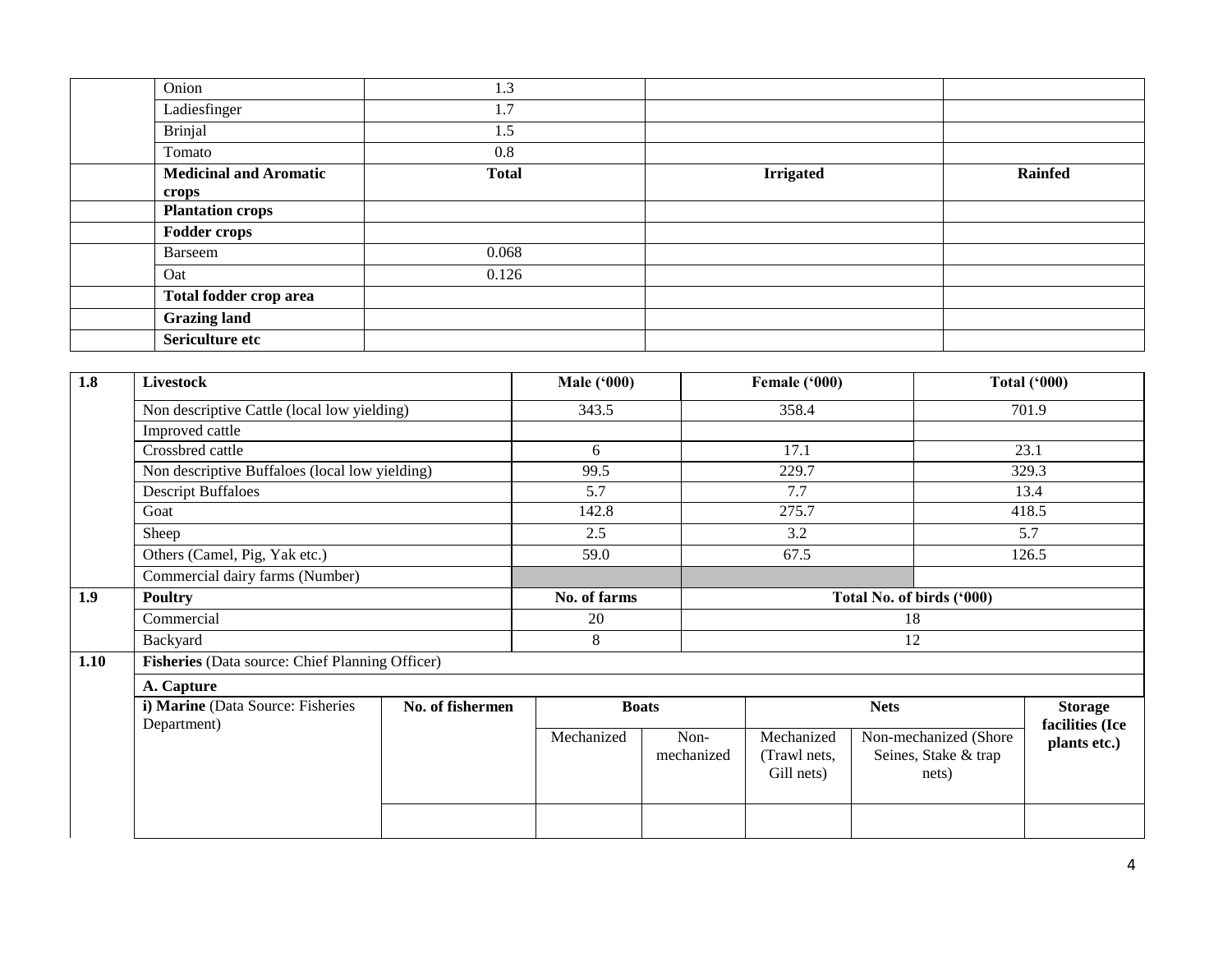| <b>ii) Inland</b> (Data Source: Fisheries<br>Department)    | No. Farmer owned ponds | <b>No. of Reservoirs</b> |              | No. of village tanks          |
|-------------------------------------------------------------|------------------------|--------------------------|--------------|-------------------------------|
|                                                             |                        | 1106                     |              | 1106                          |
| <b>B.</b> Culture                                           |                        |                          |              |                               |
|                                                             |                        | Water Spread Area (ha)   | Yield (t/ha) | <b>Production ('000 tons)</b> |
| i) Brackish water (Data Source: MPEDA/Fisheries Department) |                        |                          |              |                               |
| ii) Fresh water (Data Source: Fisheries Department)         |                        | 2575.6                   | 3.2          | 518.6                         |

# **1.11** Production and Productivity of major crops (Average of 5 years: 2004-08)

| 1.11 | Name of      |                       | <b>Kharif</b>                                                       | Rabi                  |                         |                       | <b>Summer</b>           |                       | <b>Total</b>            | Crop                                             |
|------|--------------|-----------------------|---------------------------------------------------------------------|-----------------------|-------------------------|-----------------------|-------------------------|-----------------------|-------------------------|--------------------------------------------------|
|      | crop         | Production<br>(000 t) | Productivity<br>(kg/ha)                                             | Production<br>(000 t) | Productivity<br>(kg/ha) | Production<br>(000 t) | Productivity<br>(kg/ha) | Production<br>(000 t) | Productivity<br>(kg/ha) | residue<br><b>as</b><br>fodder<br>(000)<br>tons) |
|      |              |                       | Major Field crops (Crops identified based on total acreage)         |                       |                         |                       |                         |                       |                         |                                                  |
|      | Rice         | 640                   | 3352                                                                |                       |                         |                       |                         | 640                   | 3352                    |                                                  |
|      | Wheat        |                       |                                                                     | 143                   | 1728                    |                       |                         | 143                   | 1728                    |                                                  |
|      | Chickpea     |                       |                                                                     | 17.2                  | 495                     |                       |                         | 17.2                  | 495                     |                                                  |
|      | Lentil       |                       |                                                                     | 17                    | 795                     |                       |                         | 17                    | 795                     |                                                  |
|      | Rai          |                       |                                                                     | 9.3                   | 722                     |                       |                         | 9.3                   | 722                     |                                                  |
|      | Greengram    |                       |                                                                     |                       |                         | 1.7                   | 531                     | 1.7                   | 531                     |                                                  |
|      |              |                       | Major Horticultural crops (Crops identified based on total acreage) |                       |                         |                       |                         |                       |                         |                                                  |
|      | Mango        |                       |                                                                     |                       |                         | 7.7                   | 690                     | 7.7                   | 690                     |                                                  |
|      | Guava        | 4.209                 | 680                                                                 |                       |                         |                       |                         | 4.209                 | 680                     |                                                  |
|      | Cauliflower  |                       |                                                                     | 27.9                  | 1555                    |                       |                         | 27.9                  | 1555                    |                                                  |
|      | Onion        |                       |                                                                     | 27.3                  | 2000                    |                       |                         | 27.3                  | 2000                    |                                                  |
|      | Ladiesfinger | 21.5                  | 1241                                                                |                       |                         |                       |                         | 21.5                  | 1241                    |                                                  |
|      | Tomato       |                       |                                                                     | 12.1                  | 1400                    |                       |                         |                       |                         |                                                  |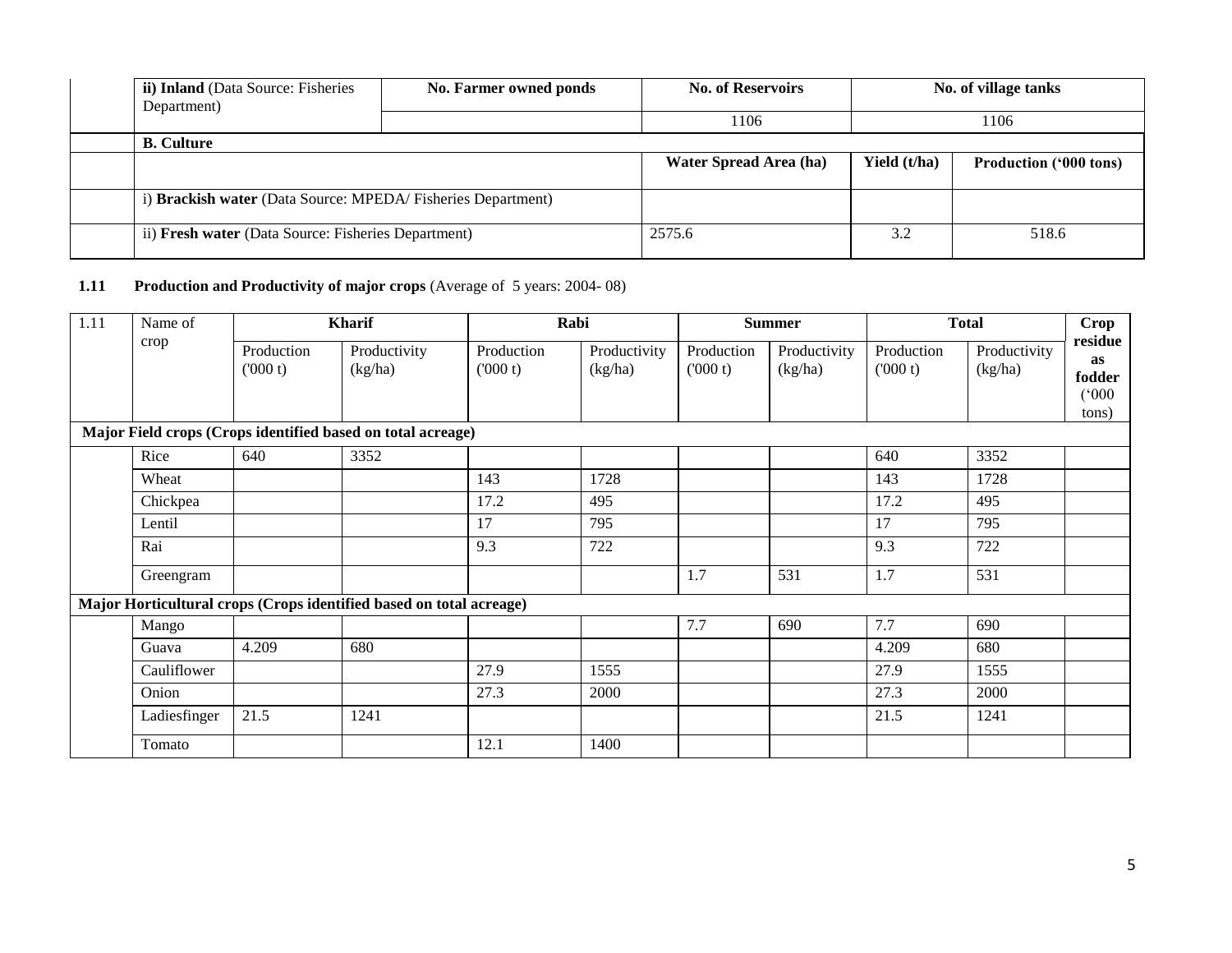| 1.12 | Sowing window for 5 major<br>field crops<br>(start and end of normal)<br>sowing period) | <b>Rice</b>                                         | Wheat                                              | <b>Maize</b>                                        | Lentil                                                      | <b>Potato</b>                                     |
|------|-----------------------------------------------------------------------------------------|-----------------------------------------------------|----------------------------------------------------|-----------------------------------------------------|-------------------------------------------------------------|---------------------------------------------------|
|      | Kharif-Rainfed                                                                          |                                                     |                                                    |                                                     |                                                             |                                                   |
|      | Kharif-Irrigated                                                                        | $4^{\text{th}}$ week of May –<br>$4th$ week of June |                                                    | $4^{\text{th}}$ week of May –<br>$4th$ week of June |                                                             |                                                   |
|      | Rabi-Rainfed                                                                            |                                                     |                                                    |                                                     | $2nd$ week of October -<br>$2nd$ week of November           |                                                   |
|      | Rabi-Irrigated                                                                          |                                                     | $2nd$ week of November -<br>$2nd$ week of December |                                                     | $2nd$ week of October –<br>2 <sup>nd</sup> week of November | $4th$ week of October -<br>$2nd$ week of November |

| 1.13 | What is the major contingency the district is prone to? (Tick mark) | <b>Regular</b> | <b>Occasional</b> | <b>None</b> |
|------|---------------------------------------------------------------------|----------------|-------------------|-------------|
|      | Drought                                                             |                |                   |             |
|      | Flood                                                               |                |                   |             |
|      | Cyclone                                                             |                |                   |             |
|      | Hail storm                                                          |                |                   |             |
|      | Heat wave                                                           |                |                   |             |
|      | Cold wave                                                           |                |                   |             |
|      | Frost                                                               |                |                   |             |
|      | Sea water intrusion                                                 |                |                   |             |
|      | Pests and disease outbreak                                          |                |                   |             |

| 1.14 | <b>Include Digital maps of</b><br>the district for | Location map of district within State as Annexure I | Enclosed: Yes |
|------|----------------------------------------------------|-----------------------------------------------------|---------------|
|      |                                                    | Mean annual rainfall as Annexure 2                  | Enclosed: Yes |
|      |                                                    | Soil map as Annexure 3                              | Enclosed: Yes |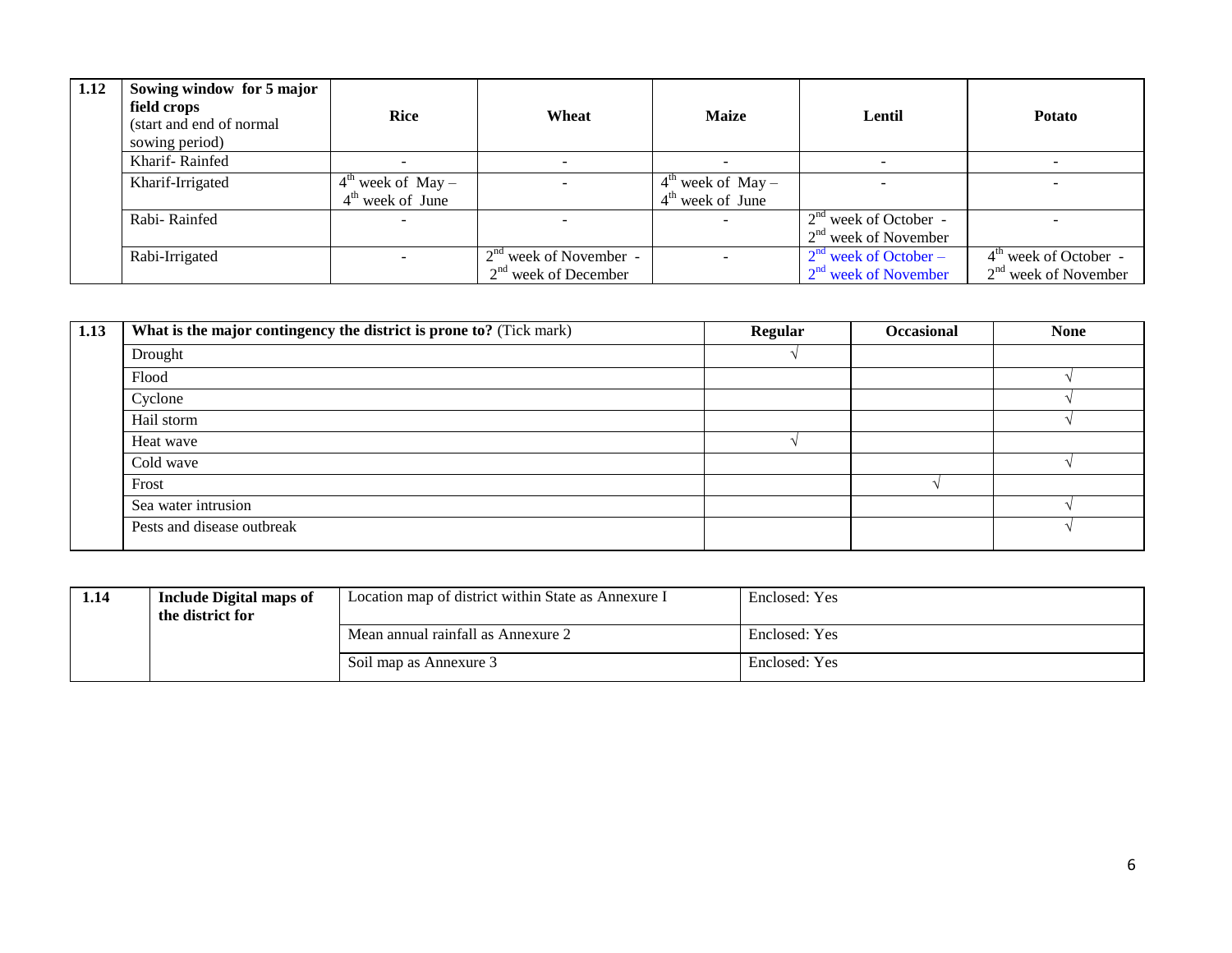#### **Annexure-I**





Source: krishi.bih.nic.in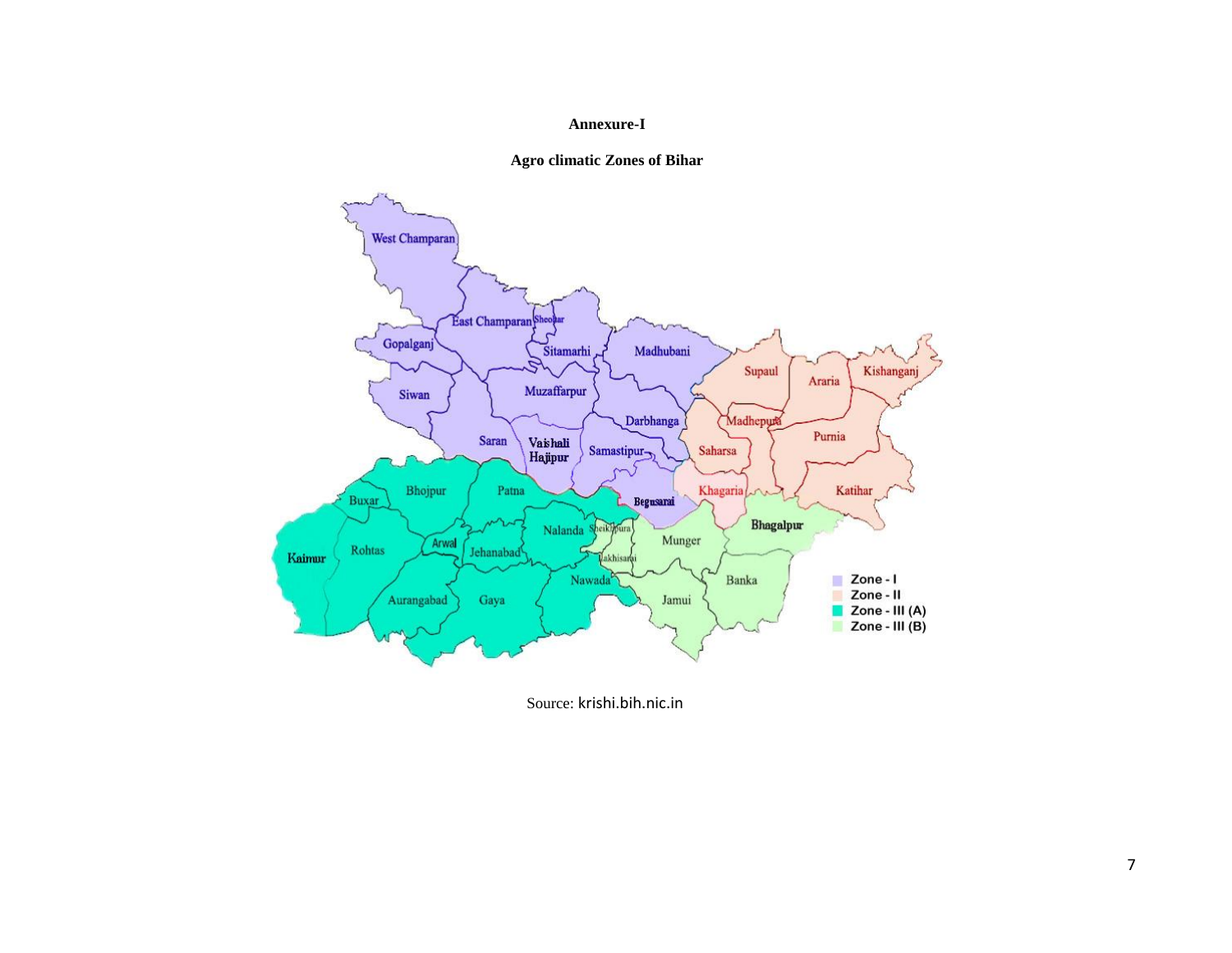#### **Annexure-II**



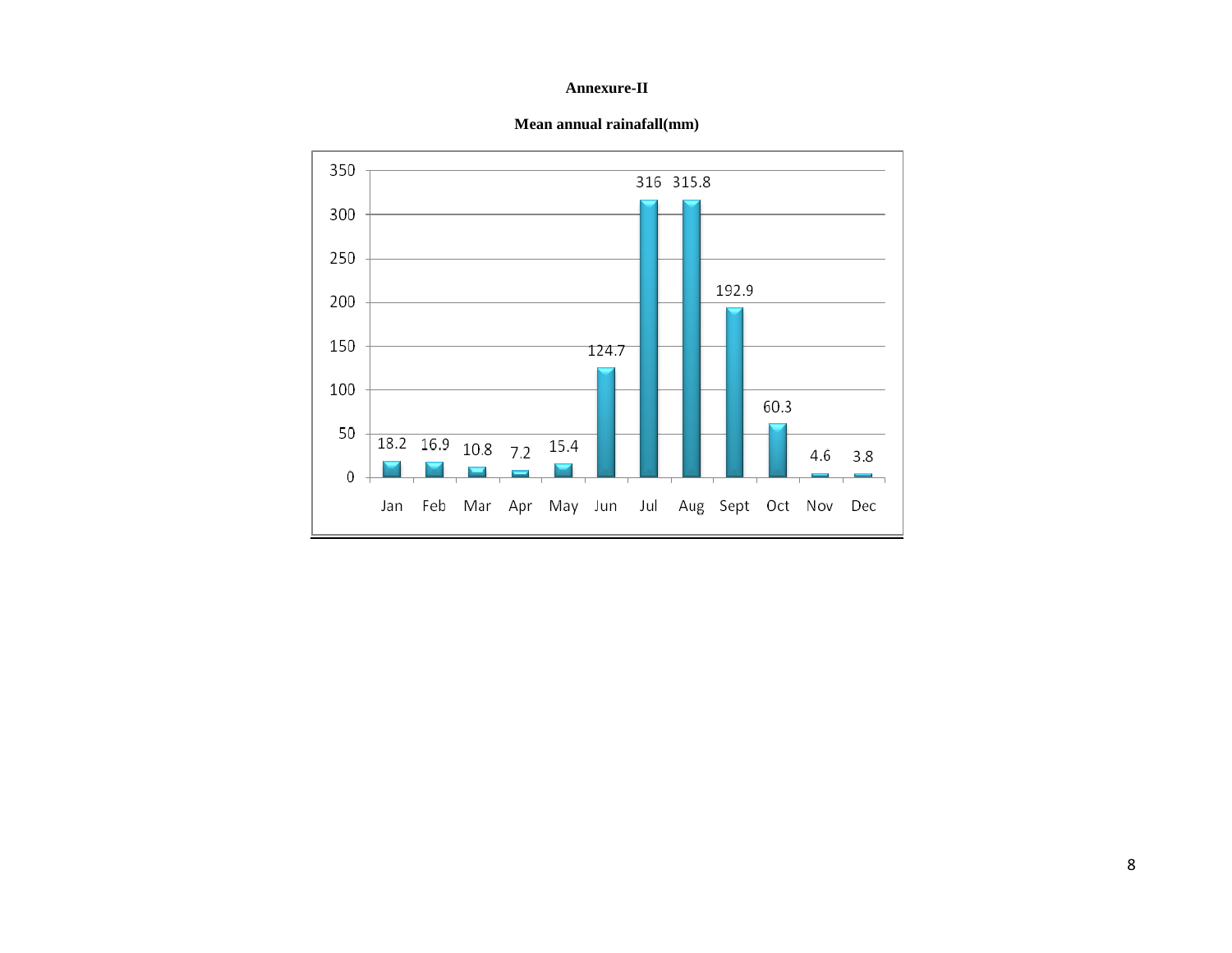### **Annexure-III**



**Source:** NBSS&LUP, Kolkata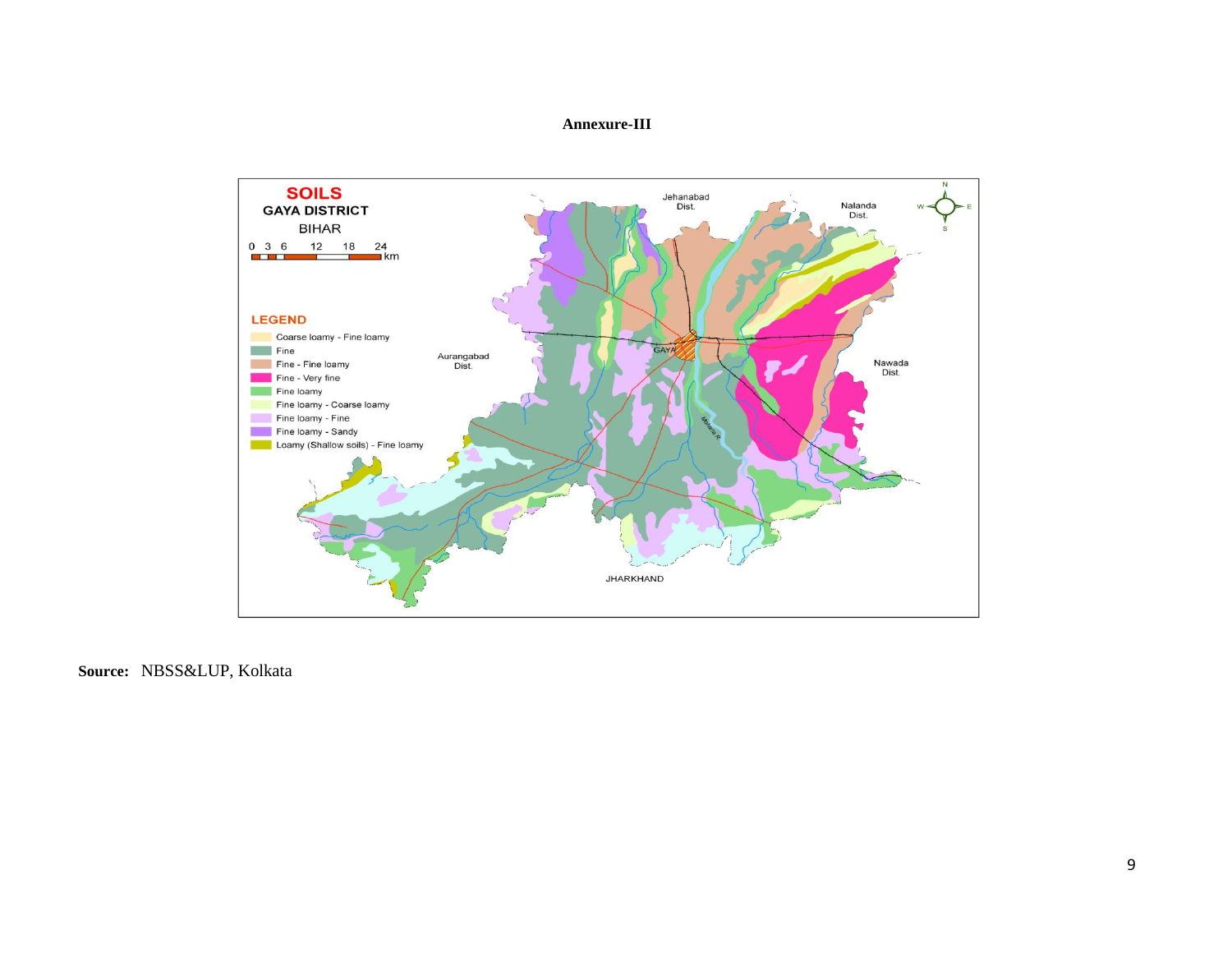# **2.0 Strategies for weather related contingencies**

**2.1 Drought**

**2.1.1 Rainfed situation**

| <b>Condition</b>                                        |                                                                                                           |                                                                                                                                    |                                                                                                                                                                                                                                           | <b>Suggested Contingency measures</b>                                                                                                                                                                                                                                                                                                                                      |                                     |
|---------------------------------------------------------|-----------------------------------------------------------------------------------------------------------|------------------------------------------------------------------------------------------------------------------------------------|-------------------------------------------------------------------------------------------------------------------------------------------------------------------------------------------------------------------------------------------|----------------------------------------------------------------------------------------------------------------------------------------------------------------------------------------------------------------------------------------------------------------------------------------------------------------------------------------------------------------------------|-------------------------------------|
| <b>Early</b><br>season<br>drought<br>(delayed<br>onset) | <b>Major Farming</b><br>situation                                                                         | <b>Normal Crop / Cropping</b><br>system                                                                                            | Change in crop / cropping system<br>including variety                                                                                                                                                                                     | <b>Agronomic measures</b>                                                                                                                                                                                                                                                                                                                                                  | <b>Remarks</b> on<br>Implementation |
| Delay by 2<br>weeks<br>$1st$ week of<br>July            | Upland<br>Medium deep,<br>sandy to sandy<br>loam soils                                                    | Pigeonpea<br>Maize - Vegetables                                                                                                    | Pigeonpea<br>Pigeonpea - Bahar, Pusa-9<br>Narendra Arhar-I, ICPL 88039<br>Pigeonpea - Finger millet<br>Pigeonpea - Bahar, Pusa-9<br>Narendra Arhar-I, ICPL 88039<br>Finger millet-Local<br>Maize - Vegetables<br>Maize - Deoki . Ganga -2 | • No change in normal package<br>of practices<br>Balanced use of fertilizers<br>• Application of manures                                                                                                                                                                                                                                                                   |                                     |
|                                                         | Medium land<br>Deep Sandy loam<br>to Clay loam soils<br>Low land<br>Deep Sandy loam<br>to Clay loam soils | Rice-Wheat-<br>Greengram<br>Rice-Vegetables<br>Rice-Wheat<br>Rice - Wheat<br>$Rice-Wheat$ –<br>Greengram<br>Rice - Lentil/Chickpea | Medium duration Rice-Wheat -<br>Greengram/Rice-Vegetables<br>Rice - Rajendra Bhaga<br>wati, Rajendra Suwasni,<br>Prabhat, Kuwan<br>Rice - Wheat<br>Rice-Sita, RM -1, Rajendra<br>Suwasni, Rajendra Sweta                                  | • Normal package of Practices<br>Raise staggered community<br>nursery preferably with<br>medium duration varieties in<br>mid and lowlands<br>Drum seedling<br>Balanced use of fertilizers<br>$\bullet$<br>• Interculture for timely weed<br>control in direct seeded rice<br>Groundwater to be used for life<br>saving irrigation to upland<br>crops and transplanted rice |                                     |
|                                                         |                                                                                                           | Fallow - Lentil /<br>Chickpea                                                                                                      |                                                                                                                                                                                                                                           |                                                                                                                                                                                                                                                                                                                                                                            |                                     |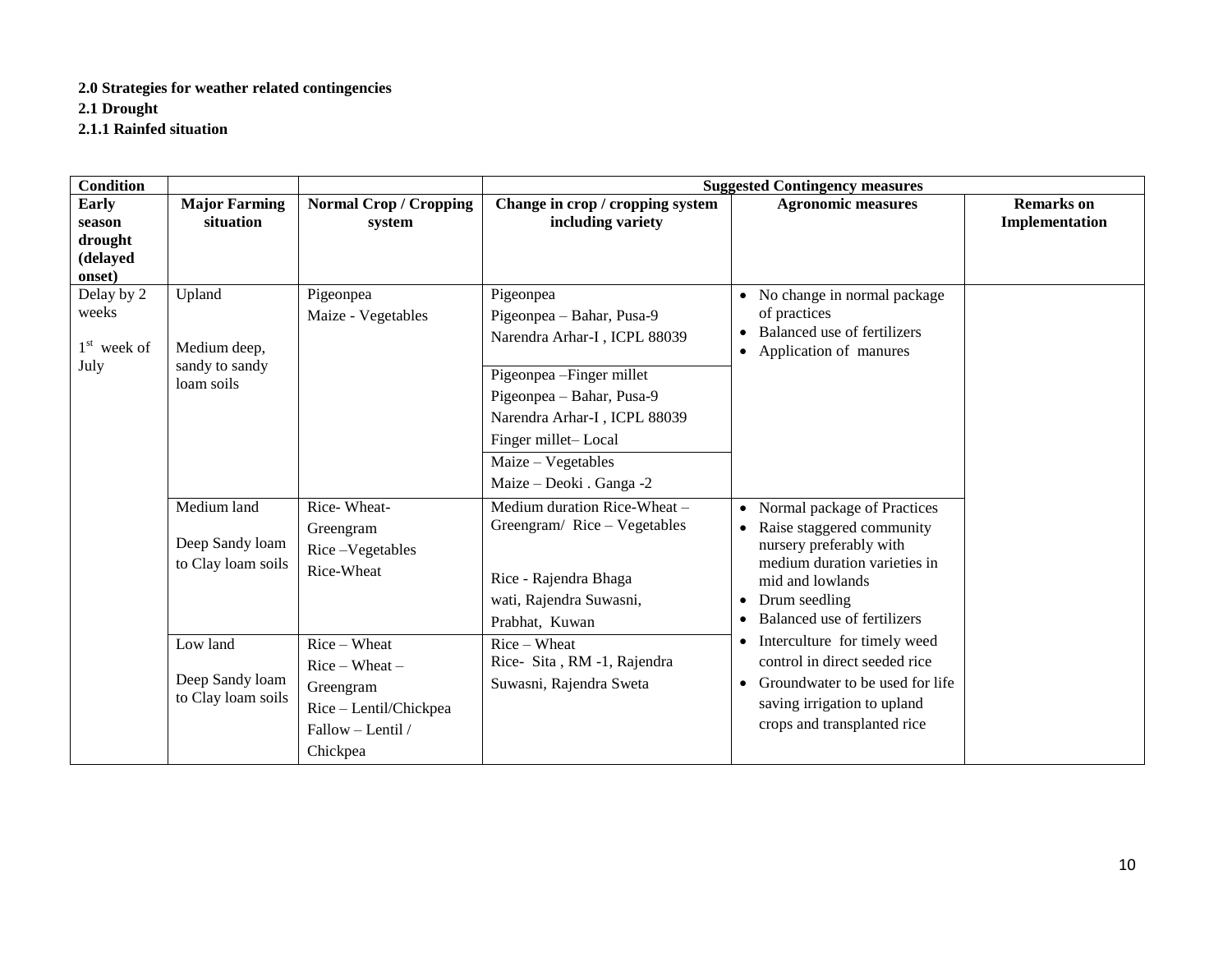| <b>Condition</b>                                        |                                                        |                                                                                                     |                                                                                                                                                                                            | <b>Suggested Contingency measures</b>                                                                                                                                                                                                                                                                                                                                                                                                                                                       |                                                     |  |
|---------------------------------------------------------|--------------------------------------------------------|-----------------------------------------------------------------------------------------------------|--------------------------------------------------------------------------------------------------------------------------------------------------------------------------------------------|---------------------------------------------------------------------------------------------------------------------------------------------------------------------------------------------------------------------------------------------------------------------------------------------------------------------------------------------------------------------------------------------------------------------------------------------------------------------------------------------|-----------------------------------------------------|--|
| <b>Early</b><br>season<br>drought<br>(delayed<br>onset) | <b>Major Farming</b><br>situation                      | <b>Normal Crop/cropping</b><br>system                                                               | Change in crop/cropping system                                                                                                                                                             | <b>Agronomic measures</b>                                                                                                                                                                                                                                                                                                                                                                                                                                                                   | <b>Remarks</b> on<br>Implementation                 |  |
| Delay by 4<br>weeks<br>$3^{rd}$<br>week<br>of July      | Upland<br>Medium deep,<br>sandy to sandy<br>loam soils | Pigeonpea-Pigeonpea<br>Maize - Vegetables                                                           | Pigeonpea<br>Pigeonpea - Bahar, Pusa-9<br>Narendra Arhar-I, ICPL 88039<br>Maize - Vegetables<br>Maize - Dewki . Ganga -2                                                                   | • Normal package of Practices<br>• Life saving irrigation                                                                                                                                                                                                                                                                                                                                                                                                                                   | Seeds from RAU, Pusa,<br>NSC, TDC, BRBN,<br>KVKetc. |  |
|                                                         | Medium land<br>Deep Sandy loam<br>to Clay loam soils   | Rice-Wheat-<br>Greengram<br>Rice-vegetables<br>Rice-Wheat                                           | $Rice-Wheat-Greengram/ Rice -$<br>Vegetables<br>Rice - Rajendra Bhagawati,<br>Rajendra Suwasni, Prabhat                                                                                    | Where field is moist, direct<br>seeding of medium duration<br>varieties (125 days) can be<br>done during second fortnight<br>of July in midlands. Post-<br>emergence herbicide<br>application use is essential                                                                                                                                                                                                                                                                              |                                                     |  |
|                                                         | Low land<br>Deep Sandy loam<br>to Clay loam soils      | Rice - Wheat<br>$Rice-Wheat$ –<br>Greengram<br>Rice - Lentil/ Chickpea<br>Fallow - Lentil/ Chickpea | $Rice - Wheat$<br>Rice-Sita, RM-1<br>Rajendra Suwasni,<br>Rajendra Sweta<br>Rice - Wheat - Chickpea/<br>Rice - Lentil / Chickpea<br>Rice-Sita, RM-1<br>Rajendra Suwasni,<br>Rajendra Sweta | Use mat nursery/dapog<br>$\bullet$<br>nursery, mat nursery (dapog<br>method) can be raised for<br>quick availability of young<br>seedlings for transplanting of<br>medium duration varieties by<br>first fortnight of August in<br>mid and low lands<br>Raise staggered community<br>nursery preferably with short<br>duration varieties in mid and<br>lowlands<br>Transplant with 30-35 days<br>$\bullet$<br>old seedling may be used<br>with 3-4 seedling per hill with<br>close spacing. |                                                     |  |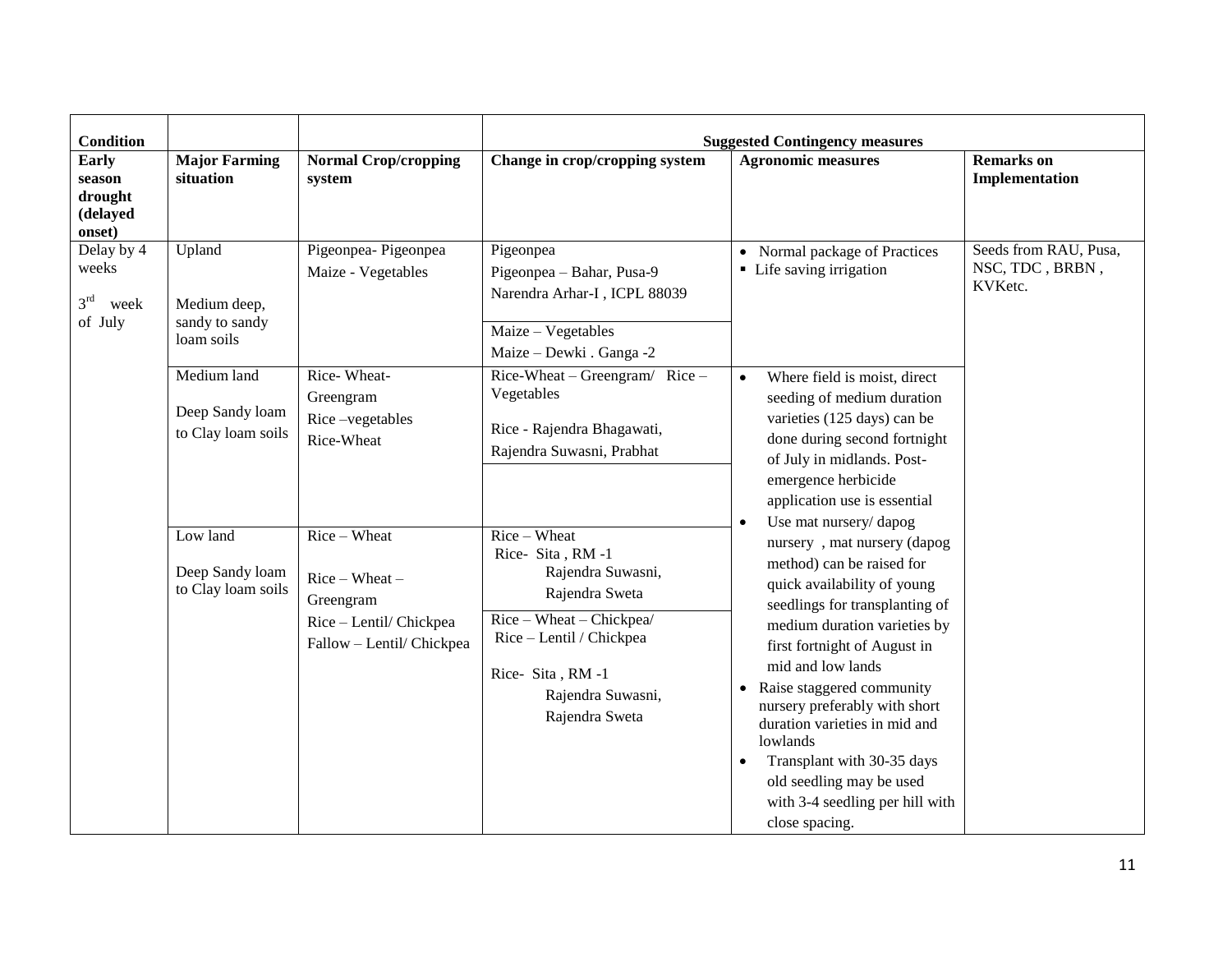|  |  | Enhanced dose of nitrogen       |  |
|--|--|---------------------------------|--|
|  |  | with full basal dose of NPK     |  |
|  |  | at the time of transplanting to |  |
|  |  | boost the early vegetative      |  |
|  |  | growth in late plantings under  |  |
|  |  | sufficient moisture             |  |
|  |  | Timely interculture for weed    |  |
|  |  | control in direct seeded rice   |  |
|  |  | Life saving irrigation          |  |

| <b>Condition</b>                                  |                                                        |                                           |                                                                                                                                                                                                                                                                                          | <b>Suggested Contingency measures</b> |                                                         |
|---------------------------------------------------|--------------------------------------------------------|-------------------------------------------|------------------------------------------------------------------------------------------------------------------------------------------------------------------------------------------------------------------------------------------------------------------------------------------|---------------------------------------|---------------------------------------------------------|
| <b>Early season</b><br>drought (delayed<br>onset) | <b>Major Farming</b><br>situation                      | <b>Normal Crop/cropping</b><br>system     | Change in crop/cropping system                                                                                                                                                                                                                                                           | <b>Agronomic measures</b>             | <b>Remarks</b> on<br>Implementation                     |
| Delay by 6 weeks<br>$1st$ week of August          | Upland<br>Medium deep,<br>Sandy to Sandy loam<br>soils | Pigeonpea-Pigeonpea<br>Maize - Vegetables | Pigeonpea<br>Pigeonpea – Bahar, Pusa-9<br>Narendra Arhar-I, ICPL<br>88039<br>$Maize - Vegetables$<br>Maize – Dewki . Ganga -2<br>Blackgram/Finger millet-Wheat<br>Blackgram-T-9, Navin, Pant<br>Blackgram-30, Pant<br>Blackgram-19<br>Finger millet-DB-7, BR-5, BR-<br>10, Coimbatore -1 | Life saving irrigation<br>$\bullet$   | Seeds from RAU,<br>Pusa,<br>NSC, TDC, BRBN,<br>KVK etc. |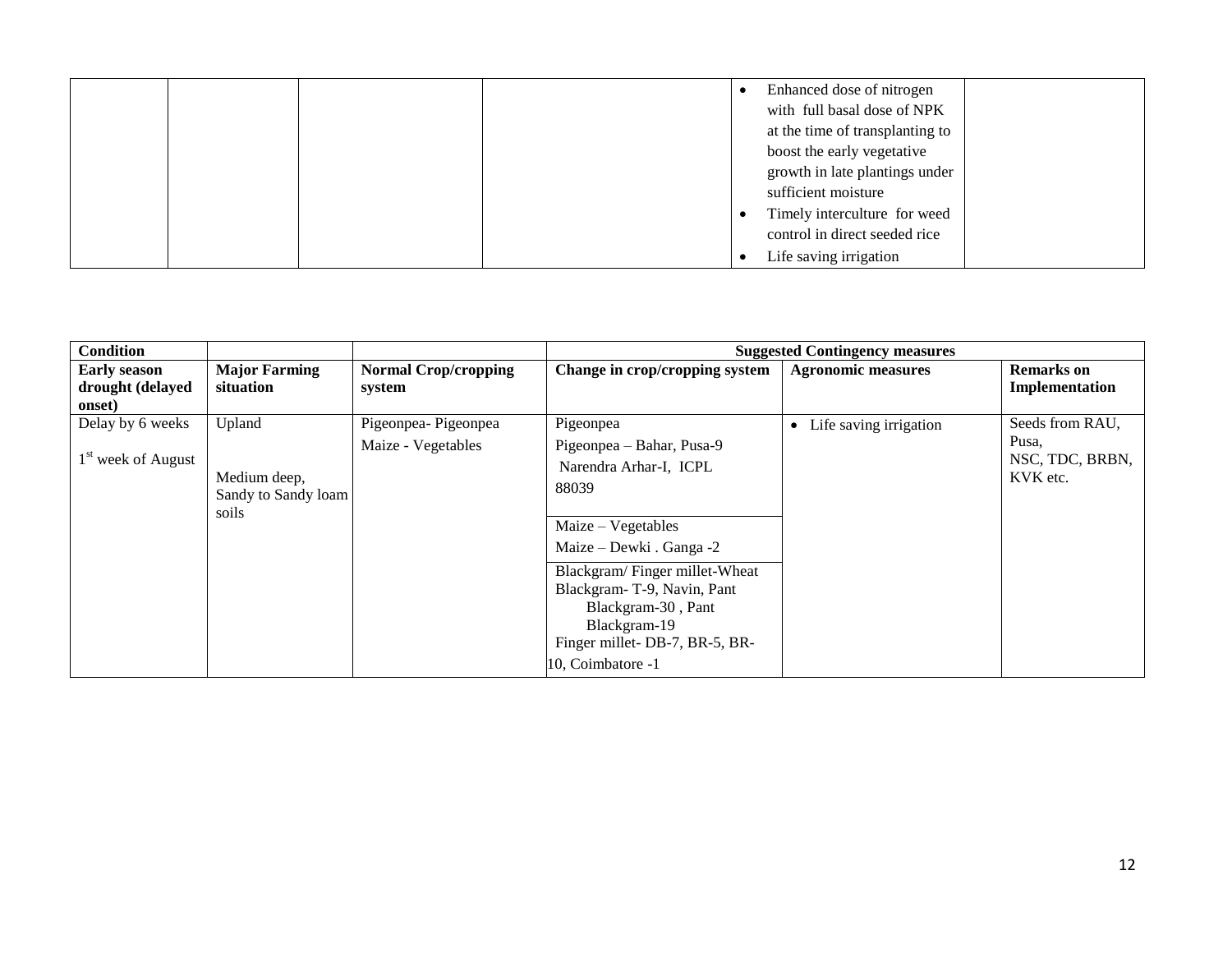| Medium land        | Rice-Wheat                 | Rice-Wheat/ Rice - Toria                                         | Direct seedling of rice or<br>$\bullet$                  |
|--------------------|----------------------------|------------------------------------------------------------------|----------------------------------------------------------|
|                    | Rice-Toria                 | Rice – Rajendra Bhagawati,                                       | Drum seedling                                            |
| Deep Sandy loam to | Rice-Vegetables            | Rajendra Suwasni                                                 | Mat nursery (dapog method)/<br>$\bullet$                 |
| Clay loam soils    |                            | Prabhat                                                          | Community nursery can be                                 |
|                    |                            | Blackgram/Finger millet-Wheat                                    | raised for quick availability<br>of young seedlings for  |
|                    |                            | Blackgram-T-9, Navin, Pant                                       | transplanting of medium                                  |
|                    |                            | $urd-30$ , 19                                                    | duration varieties by first<br>fortnight of August       |
|                    |                            | Finger millet-DB-7, BR-5, BR-                                    | Raise staggered community<br>$\bullet$                   |
|                    |                            | 10, Coimbatore-1                                                 | nursery preferably with                                  |
|                    |                            |                                                                  | medium duration varieties in<br>mid and lowlands         |
| Low land           | $Rice-Wheat$               | $Rice-Wheat$                                                     | Enhanced basal dose of<br>$\bullet$                      |
|                    |                            | Rice-Sita, RM-1                                                  | NPK to boost the early                                   |
| Sandy loam to Clay | Rice - Lentil/ Chickpea    | Rajendra Suwasni,                                                | vegetative growth                                        |
| loam soils         | Fallow - Lentil / Chickpea | Rajendra Sweta                                                   | Application of fertilizers                               |
|                    |                            | Rice (Short Duration)-Wheat                                      | especially phosphorous and                               |
|                    |                            | Rice-Prabhat, Dhanlaxmi,                                         | potash to be ensured under                               |
|                    |                            | Richharia, Turanta, Saroj                                        | late transplanted conditions                             |
|                    |                            |                                                                  | in severely affected districts<br>Life saving irrigation |
|                    |                            |                                                                  |                                                          |
|                    |                            | If dry spell continues, direct<br>seeding of short duration rice |                                                          |
|                    |                            | varieties (100 days) can be done in                              |                                                          |
|                    |                            | midlands by first fortnight of                                   |                                                          |
|                    |                            | August and extra short duration                                  |                                                          |
|                    |                            | $(70-75 \text{ days})$ up to $25^{\text{th}}$ August             |                                                          |
|                    |                            |                                                                  |                                                          |

| <b>Condition</b>           |                                |                         | <b>Suggested Contingency measures</b>       |                                                                      |                     |
|----------------------------|--------------------------------|-------------------------|---------------------------------------------|----------------------------------------------------------------------|---------------------|
| <b>Early season</b>        | <b>Major Farming</b>           | <b>Normal</b>           | Change in crop/cropping system <sup>c</sup> | <b>Agronomic measures</b>                                            | <b>Remarks</b> on   |
| drought (delayed<br>onset) | situation                      | Crop/cropping<br>system |                                             |                                                                      | Implementation      |
|                            | Upland                         | Pigeonpea-              | Pigeonpea                                   | • Moisture conservation                                              | Seeds from RAU,     |
| Delay by 8 weeks           |                                | Pigeonpea               | Pigeonpea – Bahar, Pusa-9                   | • Inter cultivation                                                  | Pusa, NSC, TDC,     |
| $3rd$ week of              | Medium deep,<br>Sandy to Sandy | Maize -                 | Narendra Arhar-I, ICPL 88039                | Sowing of <i>rabi</i> crops such as<br>Wheat, Lentil, Chickpea, Pea, | <b>BRBN KVK</b> etc |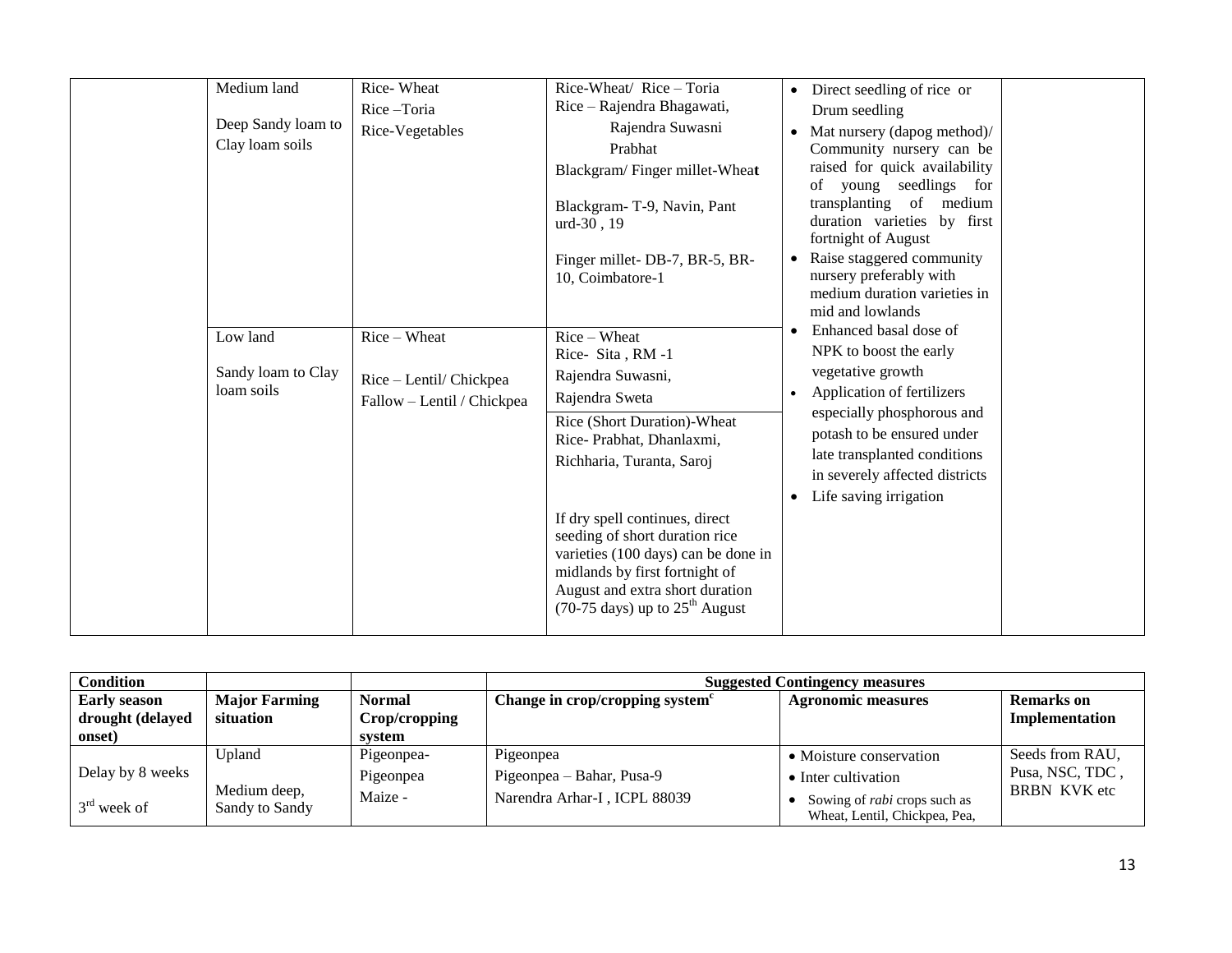| August | loam soils                                           | Vegetables                                                                                        | Toria - panchali, Bhavani                                                                                                                                                                        | Mustard (Pusa Mahak, RAU<br>TS17), Linseed (Garima) and<br>Vegetables                                                                                                                                                                                                                                                                                                                                                                                                                                                                                                                                                                                                                                                                                                                                                                                                                |  |
|--------|------------------------------------------------------|---------------------------------------------------------------------------------------------------|--------------------------------------------------------------------------------------------------------------------------------------------------------------------------------------------------|--------------------------------------------------------------------------------------------------------------------------------------------------------------------------------------------------------------------------------------------------------------------------------------------------------------------------------------------------------------------------------------------------------------------------------------------------------------------------------------------------------------------------------------------------------------------------------------------------------------------------------------------------------------------------------------------------------------------------------------------------------------------------------------------------------------------------------------------------------------------------------------|--|
|        | Medium land<br>Deep Sandy loam to<br>Clay loam soils | Rice-Wheat<br>Rice-Toria<br>Maize - Wheat<br>Maize-<br>Vegetables                                 | Rice - Wheat/ Rice - Toria<br>Rice - Rajendra<br>Bhagawati,<br>Rajendra Suwasni, Turanta, PR113, 115<br>Prabhat, Susksh Samrat<br>Pigeonpea<br>Sept.Pigeonpea-Pusa-9, Sharad<br>Narendra Arhar-I | • Direct seeding of rice<br>Mat nursery (dapog method)/<br>Community nursery can be<br>raised for quick availability<br>of young seedlings for<br>transplanting of medium<br>duration varieties by first<br>fortnight of August<br>• Use of 20 days old dapog<br>seedling in rice.<br>Enhanced basal dose of<br>NPK in rice to boost early<br>vegetative growth<br>• Supply of contingency crop<br>seeds of Toria, Maize (QPM<br>varieties, Swann composite-<br>65-70 days; HM-4 hybrid<br>baby corn), Arhar (Bahar,<br>NDA1, Pusa 9), Urd (Navin<br>and T9), Cowpea and<br>Horsegram need to be<br>ensured for taking up of<br>sowing in September in<br>midlands<br>• Fodder varieties of Jowar,<br>Maize, Bajra in combination<br>with legumes (cowpea and<br>horsegram) can be taken up<br>wherever feasible to meet the<br>fodder requirements in<br>deficit rainfall districts |  |
|        | Low land<br>Deep Sandy loam to<br>Clay loam soils    | Rice - Wheat<br>Rice - Late Wheat<br>$Rice -$<br>Lentil/Chickpea<br>Fallow - Lentil /<br>Chickpea | Rice - Wheat<br>Rice- Sita, RM -1Rajendra Suwasni,<br>Rajendra Sweta,<br>Rice short duration (Direct seeded)-Wheat<br>Rice-Prabhat, Dhanlaxmi,<br>Richharia, Turanta<br>Rice - Late Wheat        | Double transplanting of rice<br>(karuhan) can be done with<br>$30 + 45$ days old seedlings<br>duration<br>long<br>of<br><sub>or</sub><br>photosensitive varieties up<br>to $30th$ August with close<br>planting (40-45 hills per<br>square meter)                                                                                                                                                                                                                                                                                                                                                                                                                                                                                                                                                                                                                                    |  |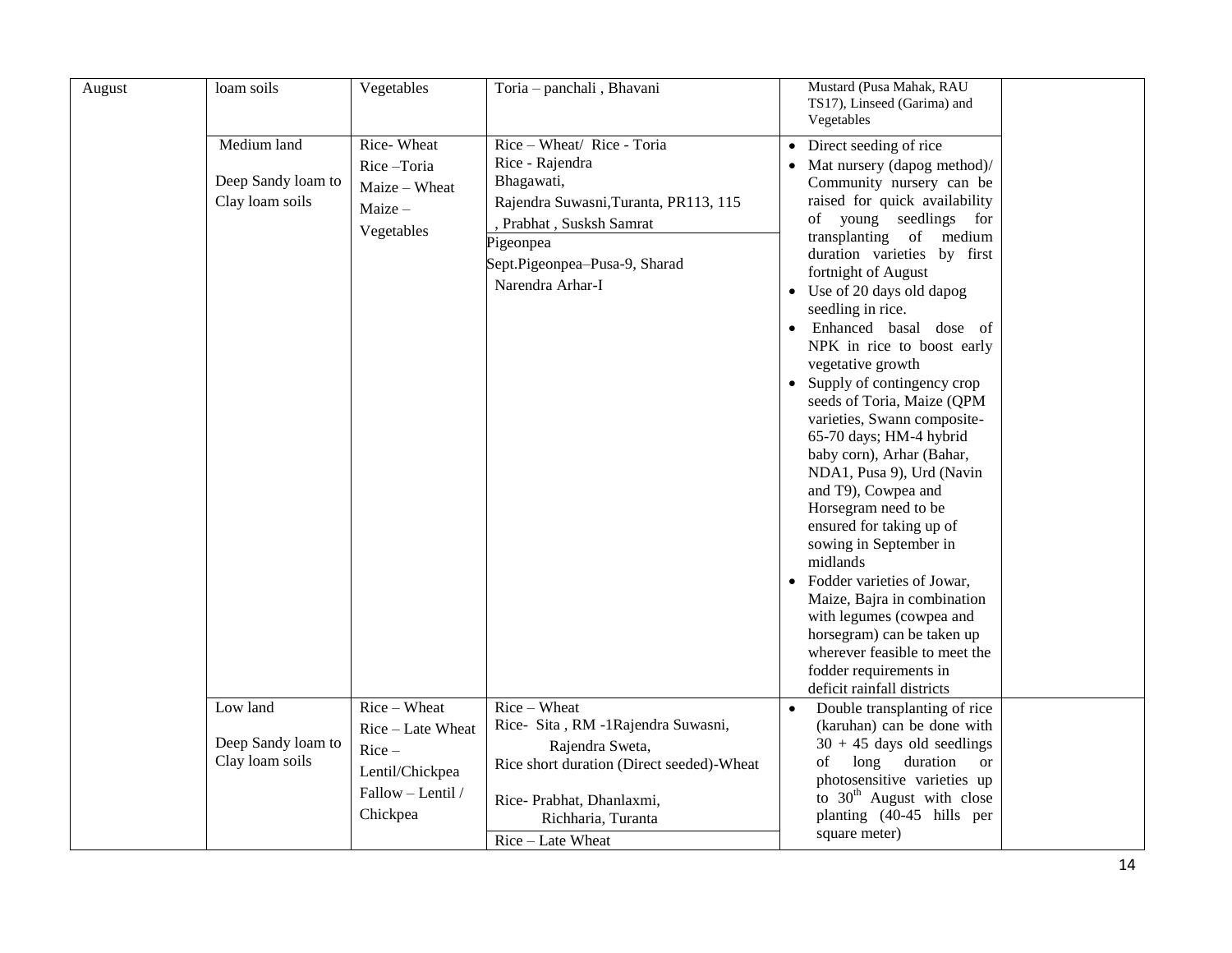|  |               | Application<br>of organic<br>$\bullet$ |
|--|---------------|----------------------------------------|
|  | Rice - Potato | manure and vermi compost               |
|  |               | initially for Rice and other           |
|  |               | crops.                                 |
|  |               | Sowing of rabi crops such<br>$\bullet$ |
|  |               | as Wheat, Lentil, Chickpea,            |
|  |               | Pea, Mustard (Pusa Mahak,              |
|  |               | TS17), Linseed<br>RAU                  |
|  |               | (Garima) and Vegetables                |
|  |               | can be taken up on time for            |
|  |               | maximizing productivity                |
|  |               | from lowlands with support             |
|  |               | from the government for                |
|  |               | timely supply of inputs and            |
|  |               | in a way <i>rabi</i> production        |
|  |               | would compensate the                   |
|  |               | production loss during                 |
|  |               | kharif.                                |
|  |               | Fodder varieties of Jowar,             |
|  |               | Bajra<br>Maize,<br>in                  |
|  |               | combination with legumes               |
|  |               | (cowpea and horsegram)                 |
|  |               | can be taken up wherever               |
|  |               | feasible to meet the fodder            |
|  |               | requirements in deficit                |
|  |               | rainfall districts                     |

| <b>Condition</b>                                                                                                               |                                                        |                                                                                                                                                                             |                                                           | <b>Suggested Contingency measures</b>                                                                                        |                                                           |
|--------------------------------------------------------------------------------------------------------------------------------|--------------------------------------------------------|-----------------------------------------------------------------------------------------------------------------------------------------------------------------------------|-----------------------------------------------------------|------------------------------------------------------------------------------------------------------------------------------|-----------------------------------------------------------|
| Early season<br>drought<br>(Normal)<br>onset)                                                                                  | <b>Major Farming</b><br>situation                      | <b>Normal Crop/cropping system</b>                                                                                                                                          | Crop management                                           | Soil nutrient & moisture<br>conservation measures                                                                            | <b>Remarks</b> on<br>Implementation                       |
| Normal onset<br>followed by<br>$15-20$ days dry<br>spell after<br>sowing leading<br>to poor<br>germination/cr<br>op stand etc. | Upland<br>Medium deep,<br>Sandy to Sandy loam<br>soils | Pigeonpea-Pigeonpea<br>Pigeonpea – Bahar, Pusa-9<br>Narendra Arhar-I<br>Maize - Toria<br>Maize - Shaktiman-1,2,3,4, Suwan,<br>Ganga-11, Deoki, Pusa early hybrid<br>Macca-3 | Gap filling of existing<br>crop<br>Life saving irrigation | Inter cultivation<br>Mulching for moisture<br>conservation<br>Foliar application of 2%<br><b>MOP</b><br>Conservation tillage | Seeds from RAU,<br>Pusa, NSC, TDC,<br><b>BRBN KVK</b> etc |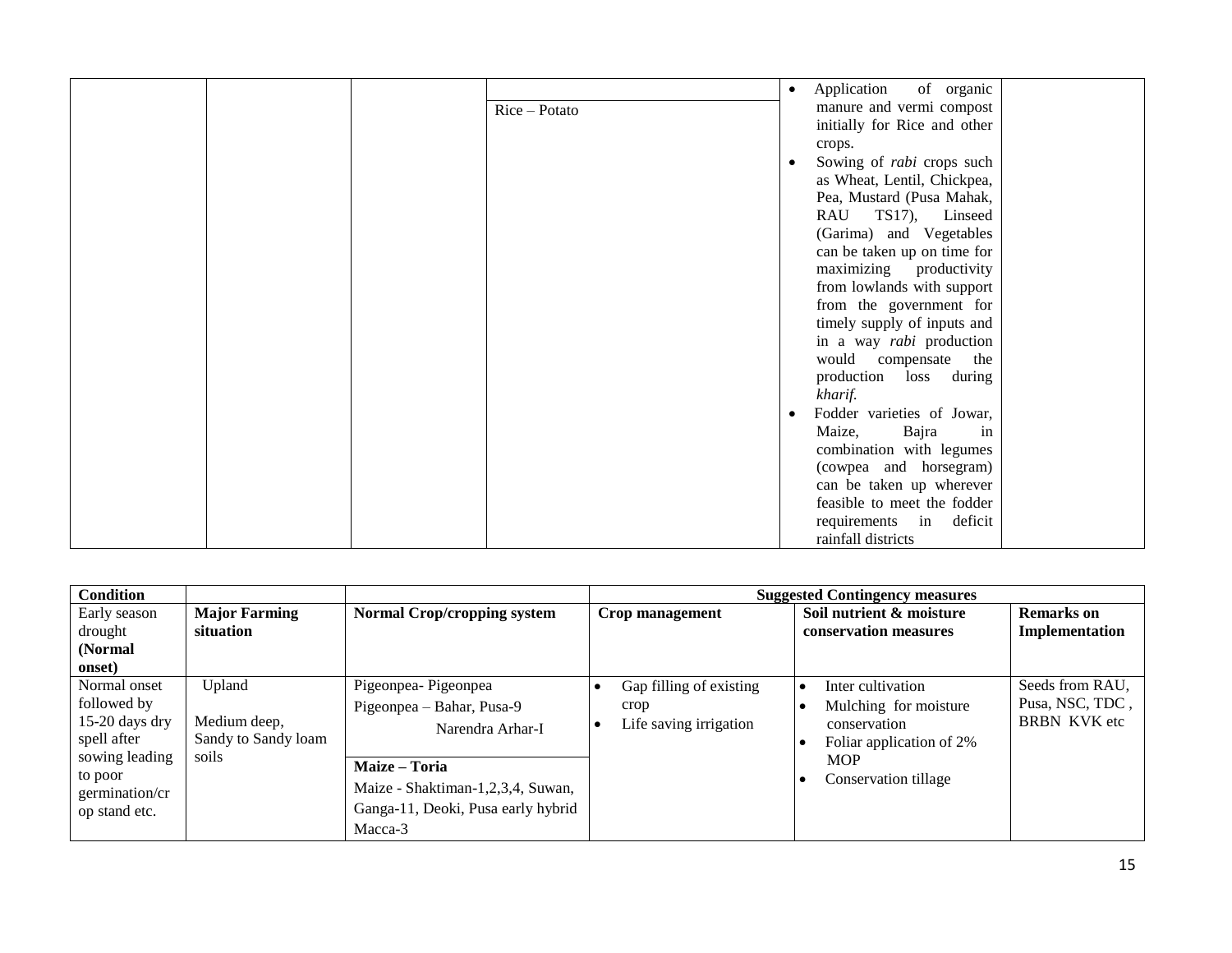| Medium land<br>Sandy loam - Clay<br>Loam soils | Maize-Wheat - Vegetables<br>Maize - Shaktiman-1,2,3,4,<br>Suwan, Ganga-11, Deoki<br>Pusa early hybrid Macca-3<br>Rice-Wheat-Vegetables                                                   |                                                                            |  |
|------------------------------------------------|------------------------------------------------------------------------------------------------------------------------------------------------------------------------------------------|----------------------------------------------------------------------------|--|
|                                                | Pigeonpea-Pigeonpea<br>Pigeonpea - Bahar, Pusa-9<br>Narendra Arhar-                                                                                                                      | Pre sowing irrigation<br>٠<br>higher seed rate<br>Gap filling<br>$\bullet$ |  |
| Low land<br>Sandy loam to Clay<br>loam soils   | Rice-Wheat-Green gram<br>Rice – Vegetables<br>Rice - Lentil /Chickpea<br>Fallow - Lentil / Chickpea<br>Rice-Rajendra Bhagawati,<br>Saroj, Rajendra Suwasni,<br>Santosh, R. Kasturi, Sita | Life saving irrigation<br>$\bullet$<br>Gap filling<br>$\bullet$            |  |

| Condition                                                     |                                               |                                                                                                          |                                                                 | <b>Suggested Contingency measures</b>                                 |                                         |
|---------------------------------------------------------------|-----------------------------------------------|----------------------------------------------------------------------------------------------------------|-----------------------------------------------------------------|-----------------------------------------------------------------------|-----------------------------------------|
| Mid season drought<br>(long dry spell,<br>consecutive 2 weeks | <b>Major Farming</b><br>situation             | <b>Normal Crop/cropping system</b>                                                                       | Crop management                                                 | Soil nutrient & moisture<br>conservation measues                      | <b>Remarks</b> on<br>Implementati<br>on |
| rainless $(>2.5$ mm)                                          |                                               |                                                                                                          |                                                                 |                                                                       |                                         |
| period)                                                       |                                               |                                                                                                          |                                                                 |                                                                       |                                         |
| At vegetative stage                                           | Upland<br>Medium deep,<br>Sandy to Sandy loam | Pigeonpea-Pigeonpea<br>Pigeonpea – Bahar, Pusa-9<br>Narendra Arhar-I                                     | Gap filling of existing crop<br>Postponement of top<br>dressing | Inter culturing<br>Foliar application of 2%<br><b>MOP</b><br>Mulching |                                         |
|                                                               | soils                                         | Maize - Vegetables<br>Maize - Shaktiman-1,2,3,4,<br>Suwan, Ganga-11, Deoki, Pusa<br>early hybrid Macca-3 |                                                                 | Conservation tillage<br>Life saving irrigation                        |                                         |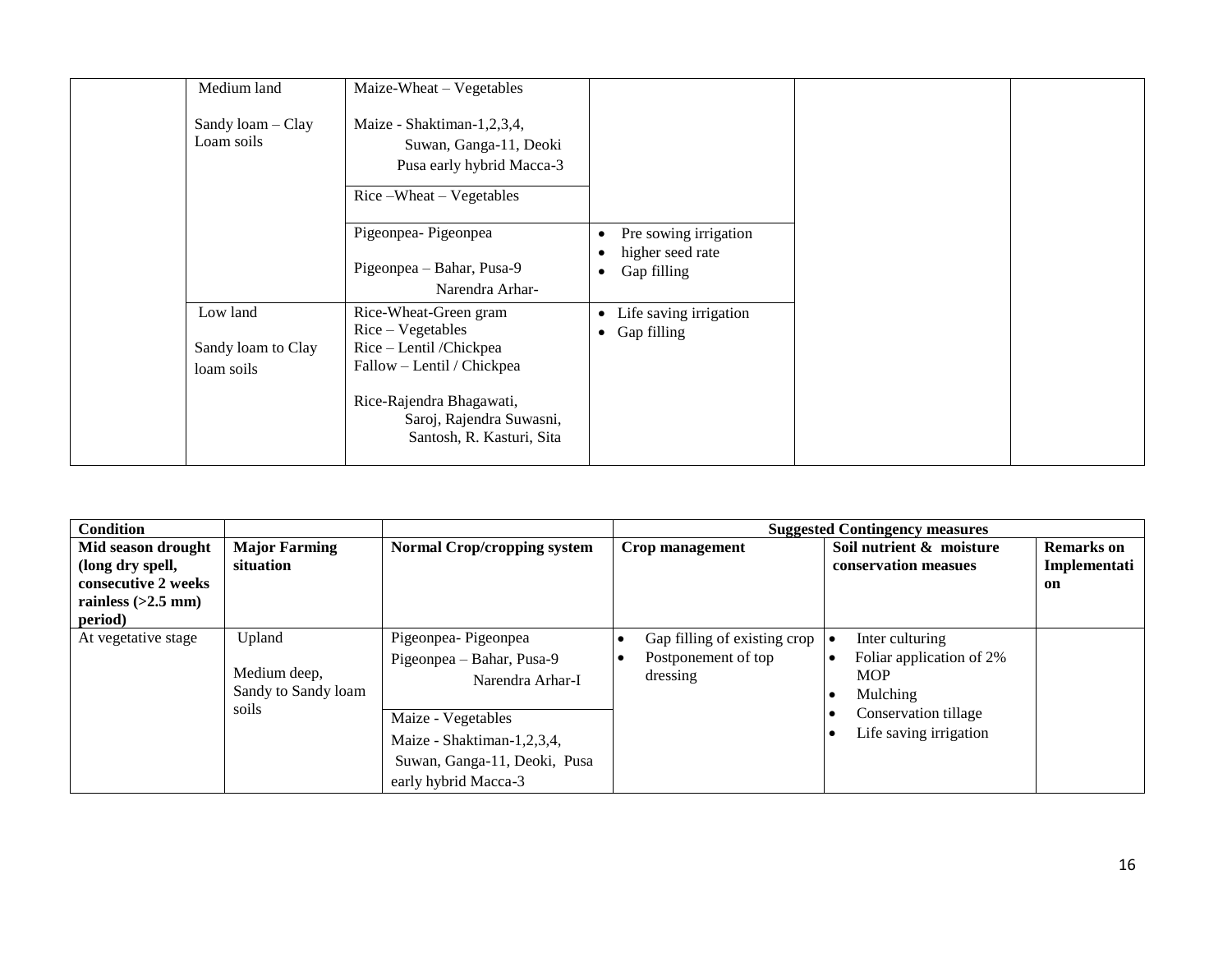|                   | Maize - Toria              |
|-------------------|----------------------------|
|                   | Maize - Shaktiman-1,2,3,4, |
|                   | Suwan, Ganga-11, Deoki     |
|                   | Pusa early hybrid Macca-3  |
| Medium land       | Rice-Wheat-Green gram      |
|                   | Rice-Rajendra Bhagawati,   |
| Sandy loam - Clay | Saroj, Rajendra            |
| Loam soils        | Suwasini Santosh,          |
|                   | R. Kasturi, Sita,          |
|                   | Rice-Lentil / Chickpea/    |
|                   | Vegetables                 |
|                   | Maize – Wheat – Vegetables |
|                   | Maize - Shaktiman-1,2,3,4, |
|                   | Suwan, Ganga-11, Deoki     |
|                   | Pusa early hybrid Macca-3  |

| <b>Condition</b>                          |                                   |                                                                                       |                                                                                | <b>Suggested Contingency measures</b>                     |                                         |
|-------------------------------------------|-----------------------------------|---------------------------------------------------------------------------------------|--------------------------------------------------------------------------------|-----------------------------------------------------------|-----------------------------------------|
| Mid season<br>drought (long<br>dry spell) | <b>Major Farming</b><br>situation | <b>Normal Crop/cropping system</b>                                                    | Crop management                                                                | Soil nutrient & moisture<br>conservation measues          | <b>Remarks</b> on<br>Implementati<br>on |
| At flowering/<br>fruiting stage           | Up land                           | Pigeonpea<br>Pigeonpea - Bahar, Pusa-9                                                | IPM practices<br>$\bullet$<br>Foliar application of 1%<br>Urea to boost up the | Inter culturing<br>Foliar application of 2%<br><b>MOP</b> |                                         |
|                                           |                                   | $Maize - vegetables$                                                                  | vegetative growth                                                              | Mulching                                                  |                                         |
|                                           |                                   | Maize - Shaktiman-1,2,3,4, Suwan,                                                     |                                                                                | Conservation tillage                                      |                                         |
|                                           |                                   | Ganga-11, Deoki, Pusa early hybrid                                                    |                                                                                | Life saving irrigation                                    |                                         |
|                                           |                                   | Macca-3                                                                               |                                                                                |                                                           |                                         |
|                                           |                                   | Maize - Toria                                                                         |                                                                                |                                                           |                                         |
|                                           |                                   | Maize - Shaktiman-1,2,3,4, Suwan,                                                     |                                                                                |                                                           |                                         |
|                                           |                                   | Ganga-11, Deoki                                                                       |                                                                                |                                                           |                                         |
|                                           |                                   | Pusa early hybrid Macca-3                                                             |                                                                                |                                                           |                                         |
|                                           | Medium land                       | Rice-Wheat-Greengram                                                                  |                                                                                |                                                           |                                         |
|                                           |                                   | Rice-Rajendra Bhagawati,<br>Saroj, Rajendra<br>Suwasini Santosh,<br>R. Kasturi, Sita, |                                                                                |                                                           |                                         |
|                                           |                                   | Rice-Wheat                                                                            |                                                                                |                                                           |                                         |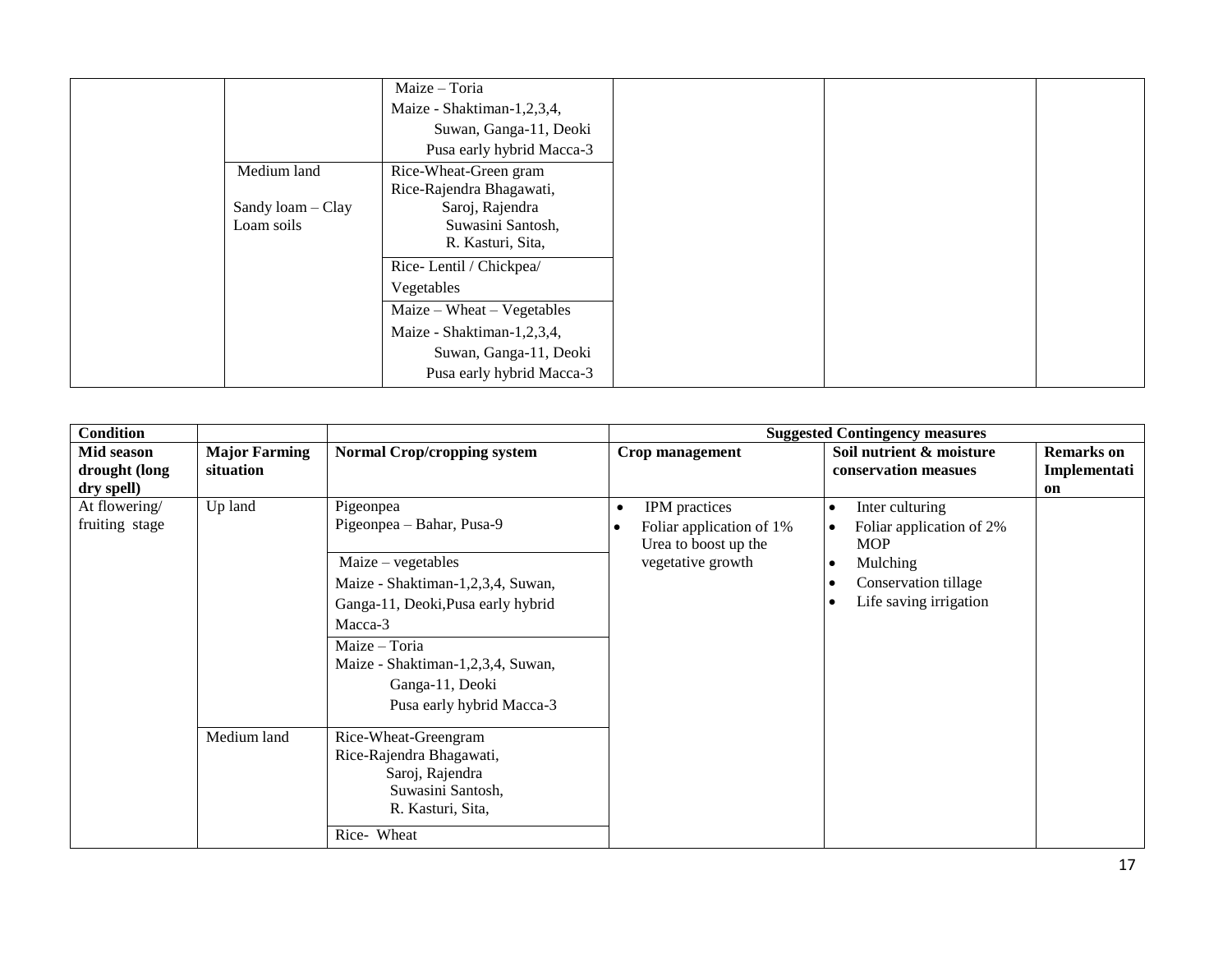| Rice – Lentil / Chickpea<br>$Rice-Vegetables$ |
|-----------------------------------------------|
| Maize – Wheat – Vegetables                    |
| Rice-Wheat-Greengram                          |
| Rice-Rajendra Bhagawati,                      |
| Saroj, Rajendra                               |
| Suwasini Santosh,                             |
| R. Kasturi, Sita,                             |
| Rice-Lentil / Chickpea/ Vegetables            |
| Rice-Wheat                                    |
| Fallow – Lentil / Chickpea                    |
|                                               |

| <b>Condition</b>                                                  |                                   |                                                                                                                                                                                                                                                            |                                                                                                                     | <b>Suggested Contingency measures</b>                                                                                                                                                                                 |                                                |
|-------------------------------------------------------------------|-----------------------------------|------------------------------------------------------------------------------------------------------------------------------------------------------------------------------------------------------------------------------------------------------------|---------------------------------------------------------------------------------------------------------------------|-----------------------------------------------------------------------------------------------------------------------------------------------------------------------------------------------------------------------|------------------------------------------------|
| <b>Terminal</b><br>drought<br>(Early<br>withdrawal of<br>monsoon) | <b>Major Farming</b><br>situation | <b>Normal Crop/cropping system</b>                                                                                                                                                                                                                         | Crop management                                                                                                     | Soil nutrient & moisture<br>conservation measues                                                                                                                                                                      | <b>Remarks</b> on<br>Implementati<br><b>on</b> |
|                                                                   | Up land                           | Pigeonpea<br>Pigeonpea - Bahar, Pusa-9<br>$Maize - vegetables$<br>Maize - Shaktiman-1,2,3,4, Suwan,<br>Ganga-11, Deoki, Pusa early hybrid<br>Macca-3<br>Maize - Toria<br>Maize - Shaktiman-1,2,3,4, Suwan,<br>Ganga-11, Deoki<br>Pusa early hybrid Macca-3 | IPM practices<br>$\bullet$<br>Foliar application of 1%<br>Urea to boost up the<br>vegetative growth in<br>pigeonpea | • Open the furrow during<br>evening and left furrow open<br>overnight and plank in the<br>next morning before sunrise<br>for growing of early rabi<br>crops like wheat, Rabi<br>Maize/Pulses /Oilseeds/<br>Vegetables |                                                |
|                                                                   | Medium land                       | Rice-Wheat-Greengram<br>Rice-Rajendra Bhagawati,<br>Saroj, Rajendra<br>Suwasini Santosh,<br>R. Kasturi, Sita,<br>Rice- Wheat<br>Rice – Lentil / Chickpea                                                                                                   |                                                                                                                     |                                                                                                                                                                                                                       |                                                |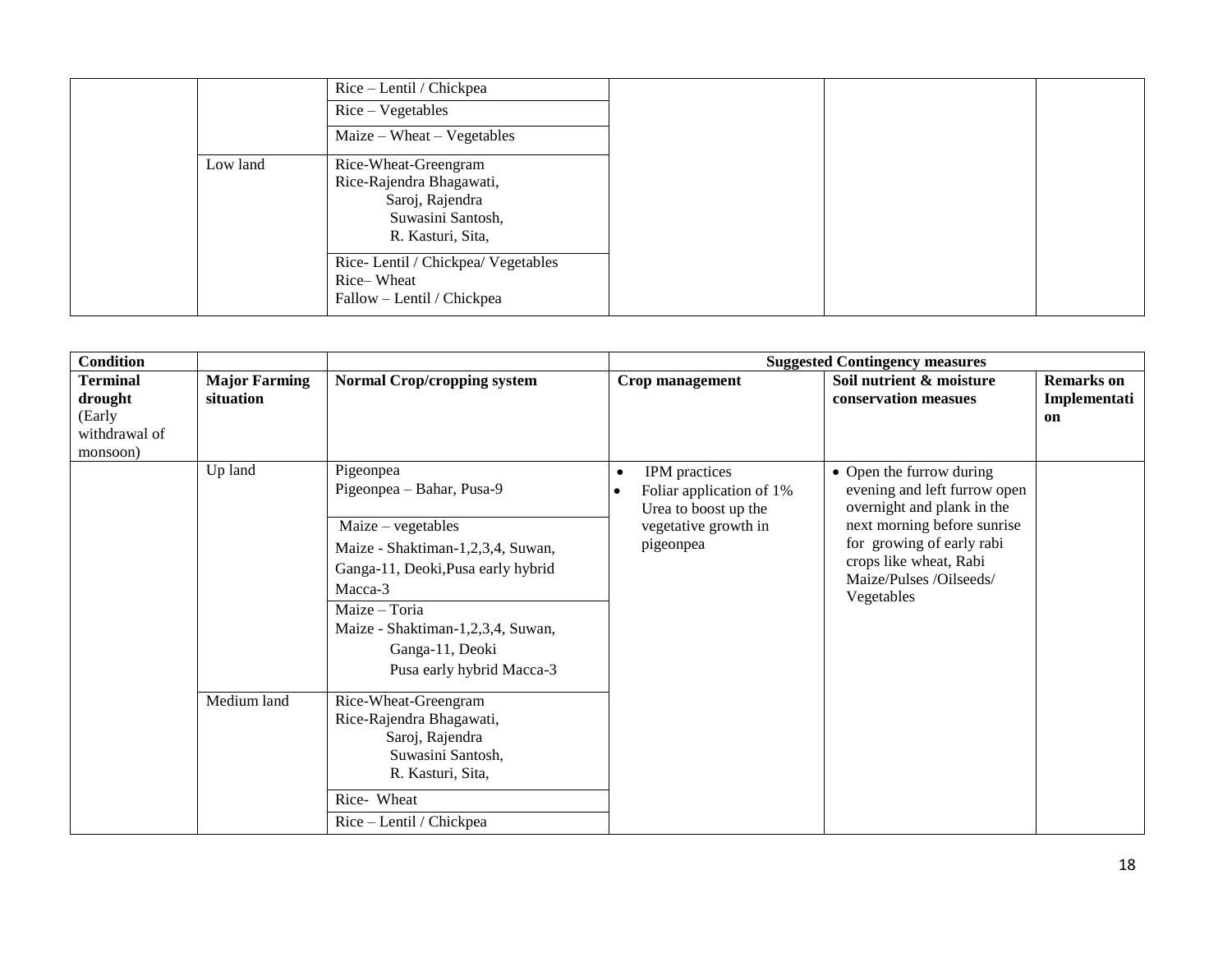|          | $Rice-Vegetables$<br>Maize – Wheat – Vegetables                                                               |
|----------|---------------------------------------------------------------------------------------------------------------|
| Low land | Rice-Wheat-Greengram<br>Rice-Rajendra Bhagawati,<br>Saroj, Rajendra<br>Suwasini Santosh,<br>R. Kasturi, Sita, |
|          | Rice-Lentil / Chickpea/ Vegetables<br>Rice-Wheat<br>Fallow - Lentil / Chickpea                                |

# **2.1.2 Drought - Irrigated situation**

| <b>Condition</b>    |                      |                                    | <b>Suggested Contingency measures</b> |                           |                   |  |
|---------------------|----------------------|------------------------------------|---------------------------------------|---------------------------|-------------------|--|
|                     | <b>Major Farming</b> | <b>Normal Crop/cropping system</b> | Change in crop/cropping               | <b>Agronomic measures</b> | <b>Remarks</b> on |  |
|                     | situation            |                                    | system                                |                           | Implementation    |  |
| Delayed release of  | Not Applicable       |                                    |                                       |                           |                   |  |
| water in canals due |                      |                                    |                                       |                           |                   |  |
| to low rainfall     |                      |                                    |                                       |                           |                   |  |
| Limited release of  | Not Applicable       |                                    |                                       |                           |                   |  |
| water in canals due |                      |                                    |                                       |                           |                   |  |
| to low rainfall     |                      |                                    |                                       |                           |                   |  |
| Non release of      | Not Applicable       |                                    |                                       |                           |                   |  |
| water in canals     |                      |                                    |                                       |                           |                   |  |
| under delayed onset |                      |                                    |                                       |                           |                   |  |
| of monsoon in       |                      |                                    |                                       |                           |                   |  |
| catchment           |                      |                                    |                                       |                           |                   |  |

| <b>Condition</b> |                        |                             | <b>Suggested Contingency measures</b>       |                        |                             |
|------------------|------------------------|-----------------------------|---------------------------------------------|------------------------|-----------------------------|
|                  | <b>Major Farming</b>   | <b>Normal Crop/cropping</b> | Change in crop/cropping system <sup>n</sup> | Agronomic measures'    | <b>Remarks</b> on           |
|                  | situation <sup>1</sup> | system <sup>8</sup>         |                                             |                        | Implementation <sup>J</sup> |
| Lack of          | Medium deep,           | Pigeonpea-Pigeonpea         | Pigeonpea – Pigeonpea                       | Mulching               | Seeds from RAU,             |
| inflows into     | Sandy to Sandy         | Maize - Vegetables          | Pigeonpea – Bahar, Pusa-9                   | Application of organic | Pusa, NSC, TDC,             |
| tanks due to     | loam                   |                             | Narendra Arhar-I, ICPL 88039                | manure and             | BRBN, KVK etc               |
| insufficient     |                        |                             |                                             | vermicompost           |                             |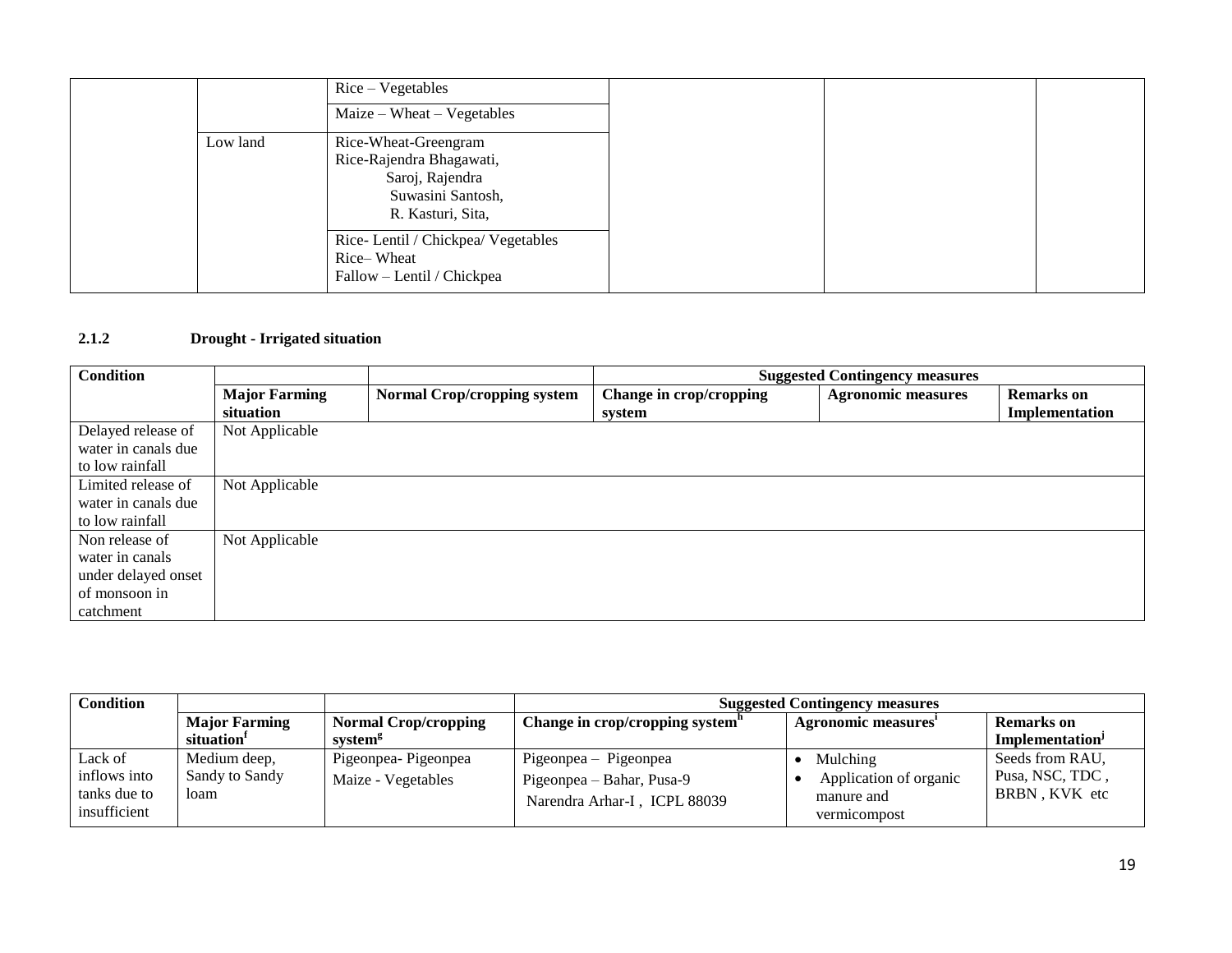| <b>Condition</b> |                      |                             |                                             | <b>Suggested Contingency measures</b> |                             |
|------------------|----------------------|-----------------------------|---------------------------------------------|---------------------------------------|-----------------------------|
|                  | <b>Major Farming</b> | <b>Normal Crop/cropping</b> | Change in crop/cropping system <sup>h</sup> | <b>Agronomic measures</b>             | <b>Remarks</b> on           |
|                  | situation            | system <sup>g</sup>         |                                             |                                       | Implementation <sup>J</sup> |
| /delayed onset   |                      |                             | Maize - Toria/ Vegetables / Finger          | Life saving irrigation<br>$\bullet$   |                             |
| of monsoon       |                      |                             | millet                                      |                                       |                             |
|                  |                      |                             | Maize – Deoki . Ganga                       |                                       |                             |
|                  | Medium land          | Rice-Wheat-                 | Rice-Wheat – Greengram                      | Apply full basal dose of              |                             |
|                  |                      | Greengram                   | Rice - Rajendra Bhagawati,                  | NPK fertilizer                        |                             |
|                  | Deep Sandy loam to   | Rice-Vegetables             | Rajendra Suwasni                            | Life saving irrigation                |                             |
|                  | Clay loam soils      | $Rice-Wheat$                | Prabhat, Turanta, Shusk                     |                                       |                             |
|                  |                      |                             | Samrat                                      |                                       |                             |
|                  |                      |                             | Rice - Vegetables/ Wheat                    |                                       |                             |
|                  | Low land             | Rice – Wheat                | $Rice-Wheat$                                | 40-45 days old seedlings<br>$\bullet$ |                             |
|                  |                      | Rice- Greengram             | $Rice - Wheat - Greengram$                  | may be used with 3-4                  |                             |
|                  | Deep Sandy loam to   | Rice - Lentil/Chickpea      | Rice - lentil / Chickpea                    | seedlings per hill with               |                             |
|                  | Clay loam soils      | Fallow - Lentil / Chickpea  |                                             | close spacing                         |                             |
|                  |                      |                             | Rice-Sita, RM-1                             | Enhanced dose of<br>c                 |                             |
|                  |                      |                             | Rajendra Suwasni,                           | nitrogen with full basal              |                             |
|                  |                      |                             | Rajendra Sweta                              | dose of NPK at                        |                             |
|                  |                      |                             |                                             | transplanting                         |                             |
|                  |                      |                             |                                             |                                       |                             |

| <b>Condition</b>            |                                   |                                       |                                                      | <b>Suggested Contingency measures</b> |                                     |
|-----------------------------|-----------------------------------|---------------------------------------|------------------------------------------------------|---------------------------------------|-------------------------------------|
|                             | <b>Major Farming</b><br>situation | <b>Normal Crop/cropping</b><br>system | Change in crop/cropping system                       | <b>Agronomic measures</b>             | <b>Remarks</b> on<br>Implementation |
| Insufficient                | Medium deep,                      | Pigeonpea-Pigeonpea                   | Pigeonpea – Pigeonpea                                | Mulching                              | Seeds from RAU,                     |
| groundwater<br>recharge due | Sandy to Sandy<br>loam            | Maize - Vegetables                    | Pigeonpea – Bahar, Pusa-9                            | Application of organic<br>manure and  | Pusa, NSC, TDC,<br>BRBN, KVK etc    |
| to low rainfall             |                                   |                                       | Narendra Arhar-I, ICPL 88039                         | vermicompost                          |                                     |
|                             |                                   |                                       | Maize - Toria/ Vegetables / Finger millet            | Life saving irrigation                |                                     |
|                             |                                   |                                       | Maize – Deoki . Ganga                                |                                       |                                     |
|                             | Medium land                       | Rice-Wheat-                           | Rice-Wheat – Greengram<br>Rice - Rajendra Bhagawati, | • Apply full basal dose of            |                                     |
|                             | Deep Sandy loam to                | Greengram<br>Rice-Vegetables          | Rajendra Suwasni                                     | NPK fertilizer                        |                                     |
|                             | Clay loam soils                   | $Rice-Wheat$                          | Prabhat, Turanta, Shusk                              | Foliar application of 2%              |                                     |
|                             |                                   |                                       | Samrat                                               | MOP in standing crops to              |                                     |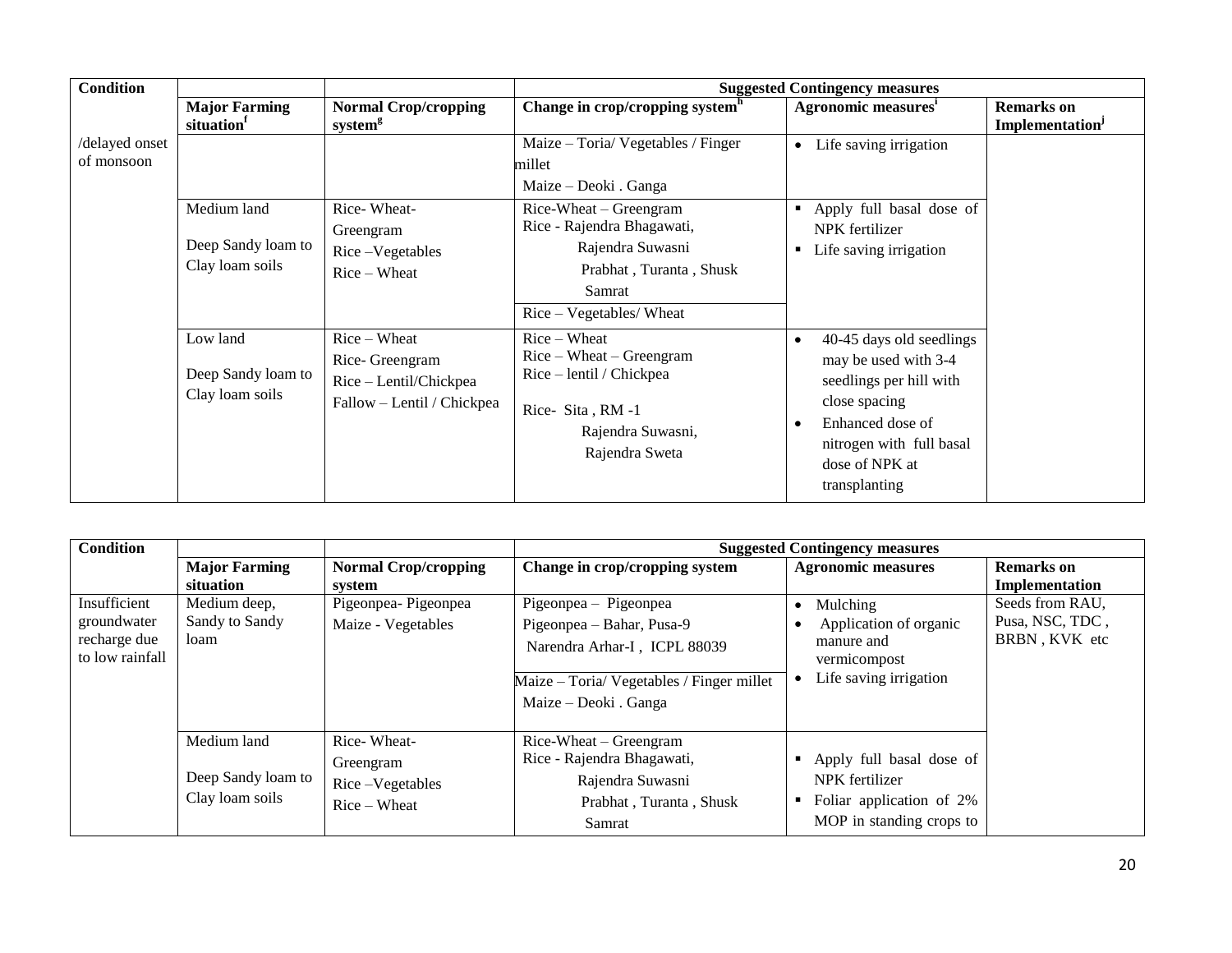| <b>Condition</b>                                  |                                                                      |                                                                                                                                    | <b>Suggested Contingency measures</b>                                                                                                                                            |                   |
|---------------------------------------------------|----------------------------------------------------------------------|------------------------------------------------------------------------------------------------------------------------------------|----------------------------------------------------------------------------------------------------------------------------------------------------------------------------------|-------------------|
| <b>Major Farming</b>                              | <b>Normal Crop/cropping</b>                                          | Change in crop/cropping system                                                                                                     | <b>Agronomic measures</b>                                                                                                                                                        | <b>Remarks</b> on |
| situation                                         | system                                                               |                                                                                                                                    |                                                                                                                                                                                  | Implementation    |
|                                                   |                                                                      | Rice – Vegetables/ Wheat                                                                                                           | resist from drought                                                                                                                                                              |                   |
|                                                   |                                                                      |                                                                                                                                    | Life saving irrigation                                                                                                                                                           |                   |
| Low land<br>Deep Sandy loam to<br>Clay loam soils | $Rice-Wheat$<br>Rice – Lentil/Chickpea<br>Fallow - Lentil / Chickpea | $Rice - Wheat$<br>$Rice - Wheat - Greengram$<br>Rice – Lentil / Chickpea<br>Rice-Sita, RM-1<br>Rajendra Suwasni,<br>Rajendra Sweta | Enhanced dose of<br>nitrogen with full basal<br>dose of NPK at<br>transplanting<br>40-45 days old seedlings<br>may be used with four<br>seedlings per hill with<br>close spacing |                   |

**2.2 Unusual rains (untimely, unseasonal etc)** (for both rainfed and irrigated situations)

| <b>Condition</b>                                                                  |                                                                                                                                               | <b>Suggested contingency measure</b>                                                  |                                                                                                     |                        |
|-----------------------------------------------------------------------------------|-----------------------------------------------------------------------------------------------------------------------------------------------|---------------------------------------------------------------------------------------|-----------------------------------------------------------------------------------------------------|------------------------|
| <b>Continuous high</b><br>rainfall in a short<br>span leading to water<br>logging | <b>Vegetative stage</b>                                                                                                                       | <b>Flowering stage</b>                                                                | Crop maturity stage                                                                                 | Post harvest           |
| Rice                                                                              | • Drainage management<br>• Re transplanting through<br>Dapog nursery if needed<br>$\bullet$ Gap filling<br>• Re sowing through drum<br>seeder | Drainage management<br>$\bullet$<br>Subsequent crop if totally<br>damaged i.e. Toria  | Drainage management<br>Subsequent crop if totally<br>damaged<br>Harvest at physiological maturity   | Storage at safer place |
| Maize                                                                             | • Drainage management<br>$\bullet$ Gap filling<br>• Re sowing, if completely<br>damaged                                                       | Drainage management<br>Alternative maize or other rabi<br>crop if totally damaged     | Drainage management<br>٠<br>Subsequent if totally damaged<br>Harvest at physiological maturity      | Storage at safe place  |
| Pigeonpea                                                                         | Drainage management<br>$\bullet$<br>September sowing if Kharif<br>Pigeonpea is completely<br>damaged<br>• Gap filling if needed               | • Drainage management<br>• Alternative maize or other rabi<br>crop if totally damaged | Drainage management<br>٠<br>Subsequent if totally damaged<br>٠<br>Harvest at physiological maturity | Storage at safe place  |
| Horticulture                                                                      |                                                                                                                                               |                                                                                       |                                                                                                     |                        |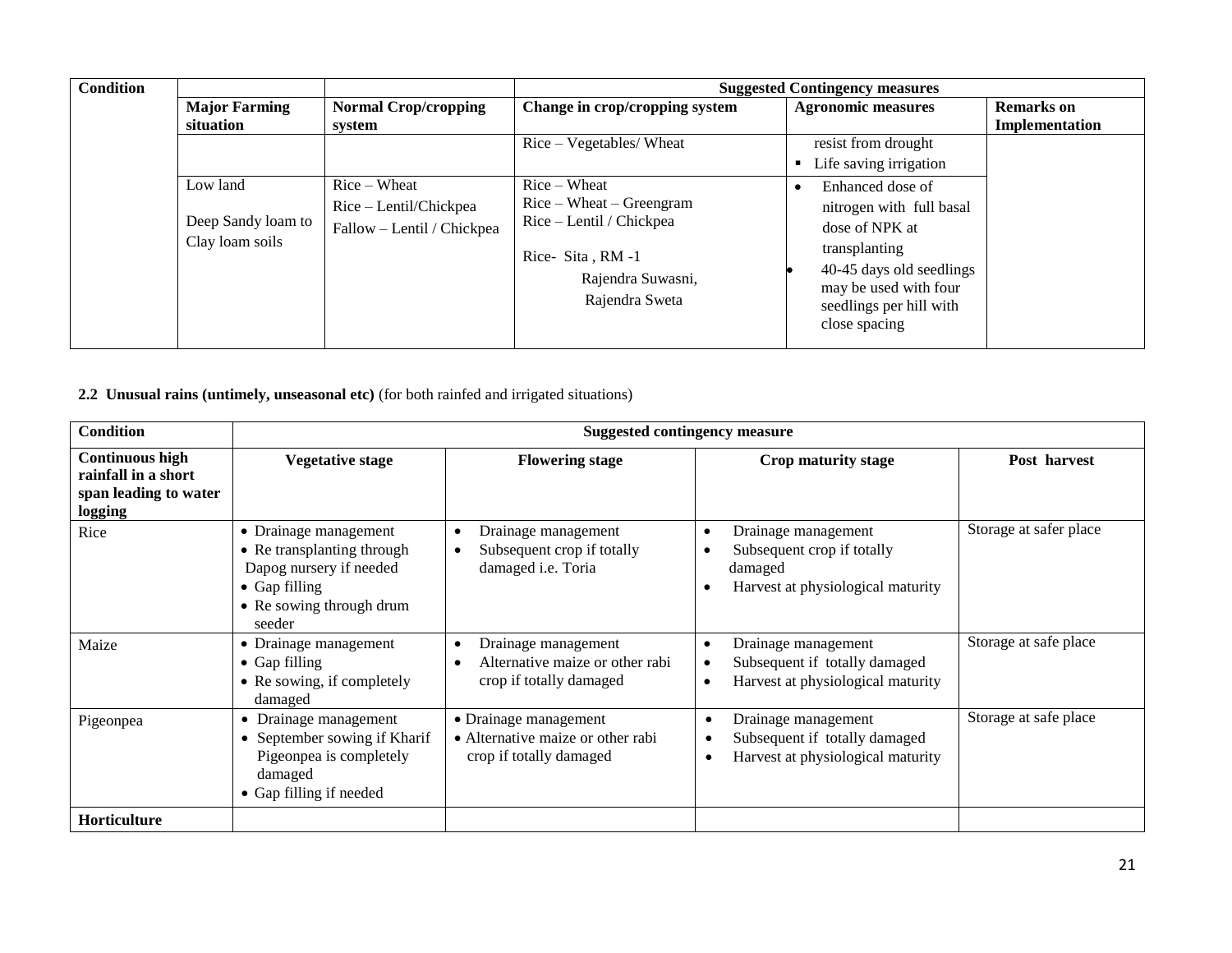| Mango        | • Drainage management<br>• Replanting if completely               | • Drainage management                 | Drenching with copper fungicides<br>$\bullet$<br>Drainage management<br>٠ |                       |
|--------------|-------------------------------------------------------------------|---------------------------------------|---------------------------------------------------------------------------|-----------------------|
|              | damaged<br>• Gap filling                                          |                                       | Harvesting at proper maturity                                             |                       |
|              | • Drainage management                                             |                                       |                                                                           |                       |
| Lichi        | • Replanting if completely                                        |                                       |                                                                           |                       |
|              | damaged                                                           |                                       |                                                                           |                       |
|              | • Gap filling                                                     |                                       |                                                                           |                       |
| Banana       | Drainage management<br>$\bullet$                                  | • Drainage management                 | • Drainage management                                                     |                       |
|              | Replanting, if completely<br>$\bullet$                            |                                       | • Spray and pasting of trunk                                              |                       |
|              | damaged                                                           |                                       |                                                                           |                       |
| Papaya       | Drainage management<br>$\bullet$                                  | • Drainage management                 | • Drainage management                                                     |                       |
|              | Replanting, if completely<br>$\bullet$                            |                                       | • Spray and pasting of trunk                                              |                       |
|              | damaged                                                           |                                       |                                                                           |                       |
| Vegetables   | • Re sowing, if required                                          | · Drainage management                 | • Drainage management                                                     | Storage at safe place |
|              | • Replanting                                                      |                                       |                                                                           |                       |
|              | Heavy rainfall with high speed winds in a short span <sup>2</sup> |                                       |                                                                           |                       |
| Rice         | Drainage management<br>$\bullet$                                  | • Drainage management                 | Drainage management<br>$\bullet$                                          | Storage at safe place |
|              | Replanting if completely                                          | • Subsequent crop if totally damaged  | Subsequent crop if totally<br>$\bullet$                                   |                       |
|              | damaged                                                           | i.e. Toria                            | damaged                                                                   |                       |
|              | Gap filling if needed                                             |                                       |                                                                           |                       |
| Maize        | • Re sowing If completely                                         | • Drainage management                 | Drainage management<br>$\bullet$                                          | Storage at safe place |
|              | damaged<br>• Gap filling if needed                                | • Alternative maize or other crop if  | Subsequent crop if totally                                                |                       |
|              | • Drainage management                                             | totally damaged                       | damaged                                                                   |                       |
| Pigeonpea    | • Re sowing If completely                                         | • Drainage management                 | • Drainage management                                                     | Storage at safe place |
|              | damaged                                                           | • Alternative crop if totally damaged | • Alternative crop if totally damaged                                     |                       |
|              | • Gap filling if needed                                           |                                       |                                                                           |                       |
|              | • Drainage management                                             |                                       |                                                                           |                       |
| Vegetables   | • Drainage management                                             | • Drainage management                 | • Drainage management                                                     | Storage at safe place |
|              | Gap filling                                                       |                                       | • Drenching with copper fungicide                                         |                       |
| Horticulture |                                                                   |                                       |                                                                           |                       |
| Mango        | • Drainage management                                             | • Drainage management                 | • Drainage management                                                     |                       |
|              | • Replanting if substantially                                     | • Drenching with copper fungicides    | • Harvest at proper time                                                  |                       |
|              | damaged                                                           |                                       |                                                                           |                       |
| Banana       | • Drainage management<br>• Replanting if substantially            | • Drainage management<br>• Staking    | • Drainage management<br>• Harvest at proper time                         |                       |
|              | damaged                                                           |                                       |                                                                           |                       |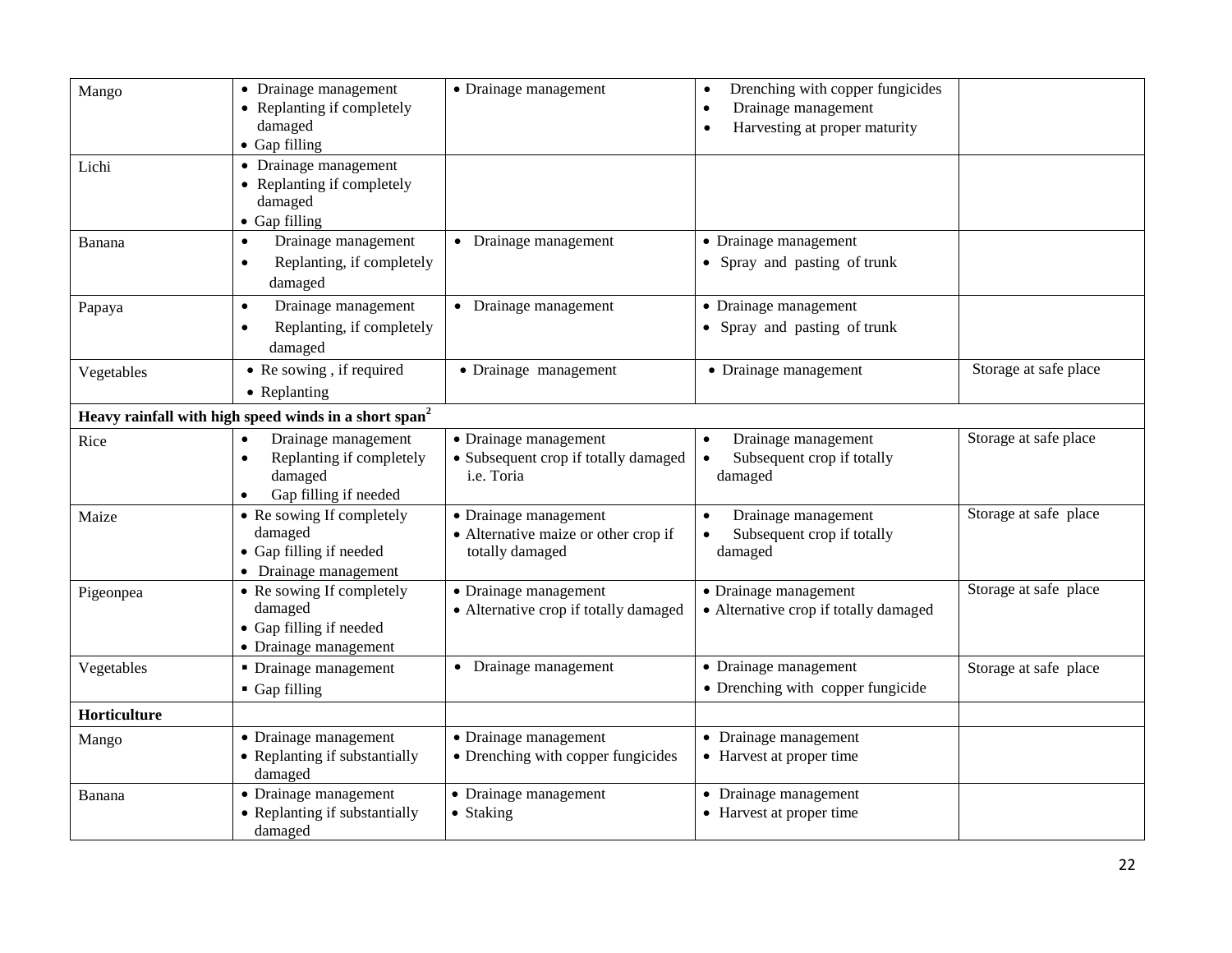| Guava | Drainage management         | Drainage management              | Drainage management    |  |
|-------|-----------------------------|----------------------------------|------------------------|--|
|       | Replanting if substantially | Drenching with copper fungicides | Harvest at proper time |  |
|       | damaged                     |                                  |                        |  |

| <b>Outbreak of pests</b><br>and diseases due to<br>unseasonal rains |                                                                                                                                                                                                          |                                                                                                                                                                |                                                                                  |                                                                                                                                                                               |
|---------------------------------------------------------------------|----------------------------------------------------------------------------------------------------------------------------------------------------------------------------------------------------------|----------------------------------------------------------------------------------------------------------------------------------------------------------------|----------------------------------------------------------------------------------|-------------------------------------------------------------------------------------------------------------------------------------------------------------------------------|
| Rice                                                                | ❖<br>Seedling treatment with<br>granular insecticide -<br>Cartap hydrochloride<br>or phorate 10G or<br>carbofuran 3G.<br>Maintain shallow water in<br>❖<br>nursery beds<br>Providing good drainage.<br>❖ | Use copper fungicides against<br>❖<br>Bacterial leaf blight.<br>Split application of N fertilizer<br>❖<br>$(3-4 \times)$                                       | Harvest at physiological maturity<br>❖                                           | Proper drying and safe<br>storage                                                                                                                                             |
| Maize                                                               | ❖<br>Drainage, and yellowing<br>mainly due to nitrogen<br>deficiency apply N split<br>doses<br>❖<br>Application of granular<br>insecticides viz. Thimet<br>10g, or Carbofuran 3g. in<br>whorl of maize   | Foliar blight control<br>through<br>❖<br>Mancozeb @ 2.5g/l<br>$\alpha$<br>Zineb/ Maneb $@$ 2.5-4 g/lit of water<br>(2-4 applications at 8-10 days<br>interval) | Cob harvesting from standing crop<br>❖<br>Harvest at physiological maturity<br>❖ | ❖<br>Storage in safe places<br>like farmer<br>warehouse/tent<br>covering of produce<br><b>Ensure 10-12%</b><br>❖<br>moisture in grains<br>before storage<br>Proper dying<br>❖ |
| Pigeonpea                                                           | Provide drainage<br>❖<br>Seed treatment with 1<br>❖<br>$g$ carbendizim $+2g$<br>thiram/kg seed.                                                                                                          | Provide drainage                                                                                                                                               | Provide drainage                                                                 | Proper dying<br>❖<br>Storage at safe place<br>and transportation                                                                                                              |

| Horticulture |             |                 |                       |  |
|--------------|-------------|-----------------|-----------------------|--|
| $\mathbf{v}$ | management  | management      | management            |  |
| Vegetables   | $L$ rainage | $\mu$ rainage m | $\mathcal{L}$ rainage |  |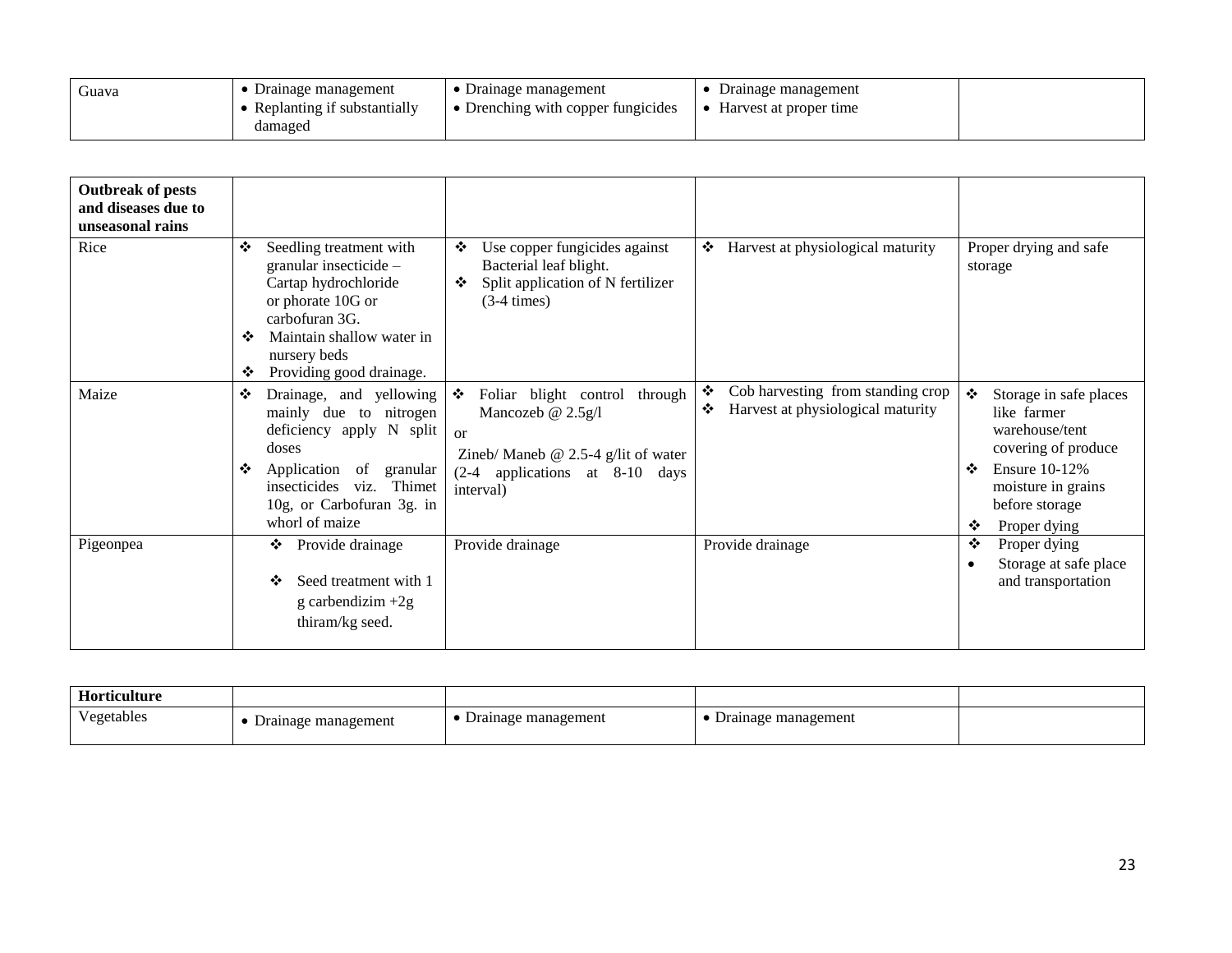| Mango                   | Anthracnose:-<br>The foliar infection can be<br>controlled by spraying of<br>copper oxychloride (0.3%)<br>Use bio control agent viz<br>Streptosporangium<br>pseudovulgare<br><b>Bacterial canker:</b><br>Regular inspection of orchards,<br>sanitation and seedling<br>certification are<br>recommended as preventive<br>measures.<br>Mango stones for raising<br>seedlings (root stock) should<br>always be taken from<br>healthy fruits.<br>Use of wind-breaks helps in<br>reducing brushing/wounding<br>and thus reduces the chance of<br>infection. | Anthracnose:-<br>Apply Carbendazim/<br>Thiophanate methyl (1g/lit) to<br>control of Anthracnose.<br>Blossom infection can be controlled<br>effectively by spraying of Bavistin<br>$(0.1\%)$ at 15 days interval.<br><b>Mango powdery mildew:</b><br>Spray wettable sulphur( $0.2\%$ ) &<br>calixin or karathane $(0.1\%$ ) during<br>second week of December | <b>Mango powdery mildew:</b><br>Prune diseased leaves and malformed<br>panicles harbouring the pathogen to<br>reduce primary inoculum load.<br>Spray wettable sulphur $(0.2\%)$ when<br>panicles are 3-4" in size<br>Spray dinocap (0.1%) 15-20 days after<br>first spray.<br>Spray tridemorph (0.1%) 15-20 days<br>after second spray.<br>Spraying at full bloom needs to be<br>avoided.<br><b>Mango bacterial canker:</b><br>Three sprays of Streptocycline (200<br>ppm) at 10 days intervals reduce fruit<br>infection.<br>In severe infection, spraying of<br>Streptocycline (300 ppm) or copper<br>oxychloride<br>$(0.3\%)$ is more effective. | Harvest at proper time<br>Anthracnose:-<br>Pre-harvest sprays of<br>hexaconazole $(0.01\%)$ or<br>Carbendazim $(0.1\%)$ at 15<br>days interval should be<br>done in such a way that<br>the last spray falls 15 days<br>prior to harvest.<br>Diseased leaves, twigs,<br>and fruits, should be<br>collected<br>and burnt to avoid the<br>spread for next season |
|-------------------------|---------------------------------------------------------------------------------------------------------------------------------------------------------------------------------------------------------------------------------------------------------------------------------------------------------------------------------------------------------------------------------------------------------------------------------------------------------------------------------------------------------------------------------------------------------|--------------------------------------------------------------------------------------------------------------------------------------------------------------------------------------------------------------------------------------------------------------------------------------------------------------------------------------------------------------|-----------------------------------------------------------------------------------------------------------------------------------------------------------------------------------------------------------------------------------------------------------------------------------------------------------------------------------------------------------------------------------------------------------------------------------------------------------------------------------------------------------------------------------------------------------------------------------------------------------------------------------------------------|---------------------------------------------------------------------------------------------------------------------------------------------------------------------------------------------------------------------------------------------------------------------------------------------------------------------------------------------------------------|
| Litchi<br>Banana, Guava | <b>Fruit Fly:</b><br>Monitor adult fruit flies<br>emrgence by using methyl<br>eugenol or sex pheromone<br>traps.<br>Provide drainage                                                                                                                                                                                                                                                                                                                                                                                                                    | <b>Fruit Fly:</b><br>First Spray delta menthrin 0.0025%<br>plus molasses 0.1% . after 10-12<br>days spray fenthion $0.05\%$ +<br>molasses 0.1% followed by<br>dimethoate $0.045%$ + molasses $0.1%$<br>if required<br>Provide drainage                                                                                                                       | Harvest at proper time<br>Harvest at proper time                                                                                                                                                                                                                                                                                                                                                                                                                                                                                                                                                                                                    | <b>Fruit Fly:</b><br>Collect all fallen infested<br>fruits and put in a drum<br>covered with fine wire<br>mesh.<br>Harvest fully matured<br>fruits one week earlier to<br>escape egg laying                                                                                                                                                                   |
|                         |                                                                                                                                                                                                                                                                                                                                                                                                                                                                                                                                                         |                                                                                                                                                                                                                                                                                                                                                              |                                                                                                                                                                                                                                                                                                                                                                                                                                                                                                                                                                                                                                                     |                                                                                                                                                                                                                                                                                                                                                               |

# **2.3 Floods :**

| <b>Condition</b>                                            | Suggested contingency measure                                                           |  |  |  |  |
|-------------------------------------------------------------|-----------------------------------------------------------------------------------------|--|--|--|--|
| Transient water logging/ partial<br>inundation <sup>1</sup> | Seedling / nursery stage<br><b>Reproductive stage</b><br>Vegetative stage<br>At harvest |  |  |  |  |
| Continuous submergence                                      | Not Applicable                                                                          |  |  |  |  |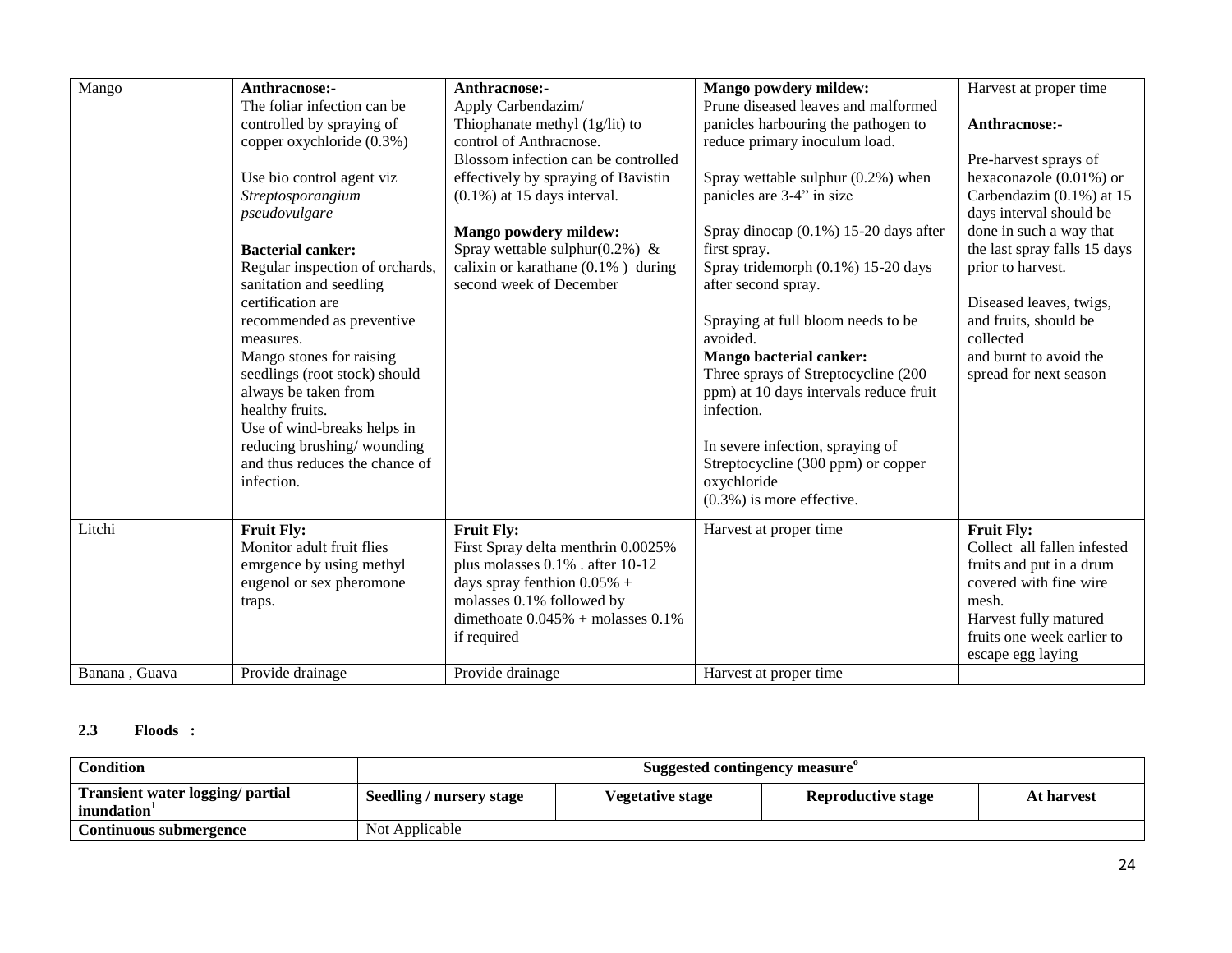| ¿ davs<br>tor more than 2        |
|----------------------------------|
| ı water intrusion'<br><b>Sea</b> |

# **2.4 Extreme events: Heat wave / Cold wave/Frost/ Hailstorm /Cyclone**

| <b>Extreme event type</b> | Suggested contingency measure <sup>r</sup> |                                                    |                           |                           |  |  |
|---------------------------|--------------------------------------------|----------------------------------------------------|---------------------------|---------------------------|--|--|
|                           | Seedling / nursery stage                   | <b>Vegetative stage</b>                            | <b>Reproductive stage</b> | At harvest                |  |  |
| Heat Wave <sup>p</sup>    |                                            |                                                    |                           |                           |  |  |
| Rice                      | Provide irrigation                         | Provide irrigation,                                | Provide irrigation,       |                           |  |  |
| Maize                     | Provide irrigation                         | Provide irrigation                                 | Provide irrigation        |                           |  |  |
| Pigeonpea                 | Provide irrigation                         | Provide irrigation                                 | Provide irrigation        |                           |  |  |
| Horticulture              |                                            |                                                    |                           |                           |  |  |
| Mango                     | Provide irrigation                         | Provide irrigation                                 | Provide irrigation        |                           |  |  |
| Papaya                    | Provide irrigation                         | Provide irrigation                                 | Provide irrigation        |                           |  |  |
| Cold wave <sup>q</sup>    |                                            |                                                    |                           |                           |  |  |
| Wheat, Maize, Mustard,    |                                            | Light irrigation, Mulching                         |                           |                           |  |  |
| Potato                    |                                            | Light irrigation, Mulching                         |                           |                           |  |  |
| Pulses                    |                                            | Light irrigation, Mulching                         |                           |                           |  |  |
| Horticulture              |                                            |                                                    |                           |                           |  |  |
| Bhendi, Brinjal, Chilli   |                                            | Light irrigation, Mulching                         |                           |                           |  |  |
| Tomato                    |                                            | Light irrigation, Mulching                         |                           |                           |  |  |
| Bottle gourd              |                                            | Light irrigation, Mulching                         |                           |                           |  |  |
| Frost                     |                                            |                                                    |                           |                           |  |  |
| Wheat, Chickpea,          |                                            | Light irrigation, Mulching                         |                           |                           |  |  |
| Pigeonpea,<br>Lentil      |                                            | Light irrigation, Mulching                         |                           |                           |  |  |
| Horticulture              |                                            |                                                    |                           |                           |  |  |
| Bhendi, Brinjal, Chilli   |                                            | Light irrigation, Mulching                         |                           |                           |  |  |
| Tomato & Potato           |                                            | Earth up to 15cm ht. Light irrigation,<br>Mulching |                           | Harvest in dry<br>weather |  |  |
| <b>Hailstorm</b>          | Not Applicable                             |                                                    |                           |                           |  |  |
| Cyclone                   | Not Applicable                             |                                                    |                           |                           |  |  |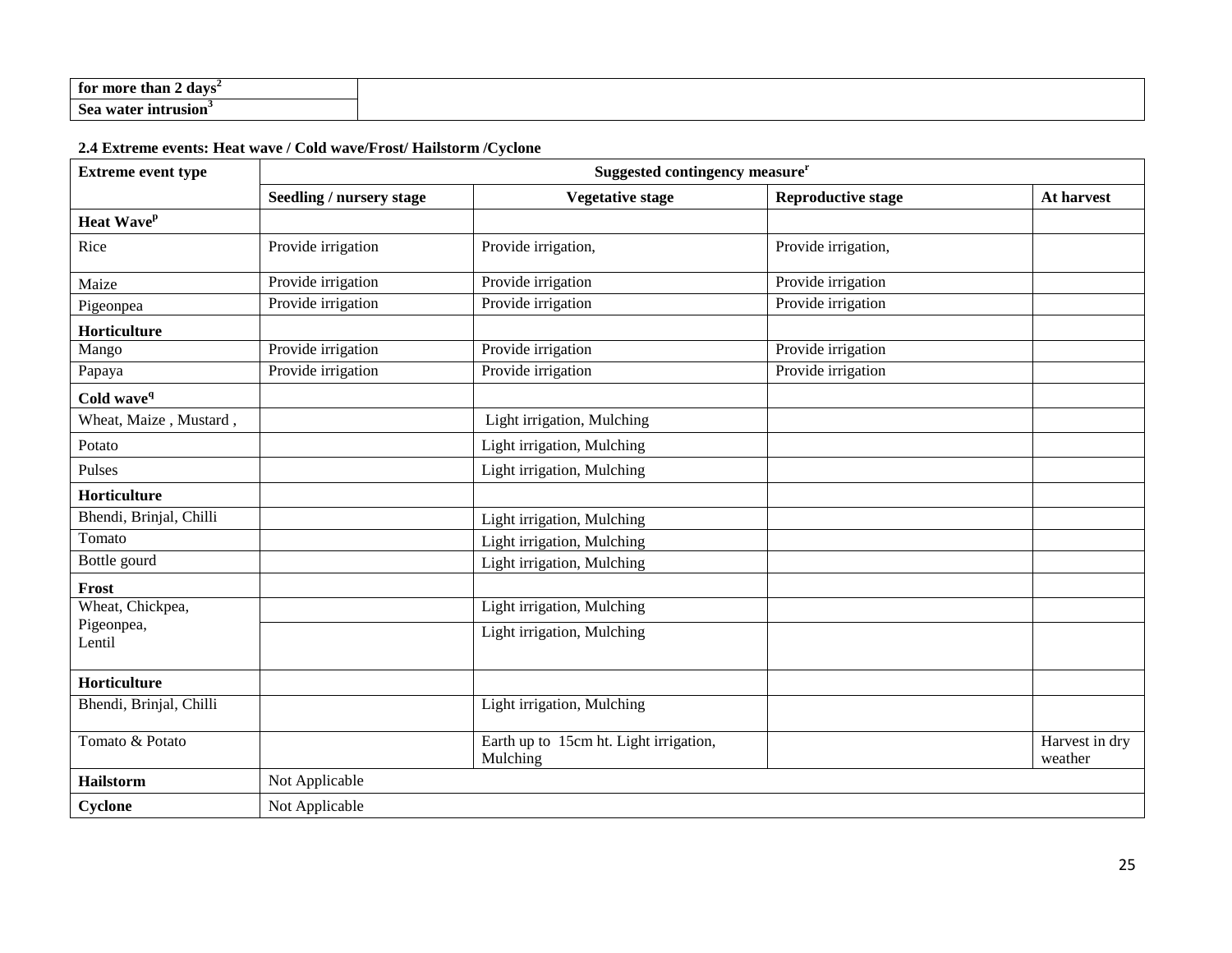# **Contingent strategies for Livestock, Poultry & Fisheries**

**2.5.1 Livestock**

|                              | <b>Suggested contingency measures</b>                                                                                                                                                                                                                                                                                                                                                                                                                                                                                                                                                                                                                                                                                                                                                                                                                                               |                                                                                                                                                                                                                                                                                                                                        |                                                                                                                                                                                                                                                                  |  |  |
|------------------------------|-------------------------------------------------------------------------------------------------------------------------------------------------------------------------------------------------------------------------------------------------------------------------------------------------------------------------------------------------------------------------------------------------------------------------------------------------------------------------------------------------------------------------------------------------------------------------------------------------------------------------------------------------------------------------------------------------------------------------------------------------------------------------------------------------------------------------------------------------------------------------------------|----------------------------------------------------------------------------------------------------------------------------------------------------------------------------------------------------------------------------------------------------------------------------------------------------------------------------------------|------------------------------------------------------------------------------------------------------------------------------------------------------------------------------------------------------------------------------------------------------------------|--|--|
|                              | Before the event <sup>s</sup>                                                                                                                                                                                                                                                                                                                                                                                                                                                                                                                                                                                                                                                                                                                                                                                                                                                       | During the event                                                                                                                                                                                                                                                                                                                       | After the event                                                                                                                                                                                                                                                  |  |  |
| <b>Drought</b>               |                                                                                                                                                                                                                                                                                                                                                                                                                                                                                                                                                                                                                                                                                                                                                                                                                                                                                     |                                                                                                                                                                                                                                                                                                                                        |                                                                                                                                                                                                                                                                  |  |  |
| Feed and fodder availability | 1.<br>Cultivation of fodder tree<br>2.<br>Storage of Improved Quality Fodder<br>3.<br>Conservation & Storage of<br>Feed & Fodder<br>Hay & Silage: —<br>Preserve the fodder in the form of hay from<br>Berseem & other grasses as well as silage from<br>(a) Maize-harvesting at well developed cob.<br>(b) Jowar - at flowering stage.<br>$(c)$ Oat<br>(d) Hybrid Napier - 40-45 day old.<br>(e) Water hycianth mixing with Paddy straw in<br>ratio of 4:1 with 70 kg molasses /ton of clean<br>water hycianth.<br>(f) Potato leaves mixing with wheat straw in ratio<br>of 7:1 and should be supplemented with 3%<br>molasses.<br>$\text{Hay:} -$<br>Berseem/Lucerne and other grasses.<br>$\bullet$<br>Bales of hay and other dry fodder should<br>$\bullet$<br>be stored in dry places at a height of last<br>flood level and covered with asbestos<br>sheet or polythene sheet. | Feeding of Complete Feed<br><b>Block</b><br>Feeding of Urea-Molasses-<br>Mineral-Block & Fodder<br>3.<br>Feeding of stored<br>Hay/Silage/Improved Quality<br>Fodder<br>Feeding of Tree leaves some of<br>4.<br>which are as follows:<br>Bamboo leaves<br><b>Neem</b><br>3.<br><b>Bargad</b><br>Peepal<br>Seesam<br>5.<br>Subabul<br>6. | Production of forage crops<br>1. Balanced feeding of<br>Animal supported with<br>little higher concentrate<br>mixture<br>Cultivation of fodder<br>2.<br>Rabi maize if water<br>stagnated upto Nov/<br>December<br>3.<br>Jowar/Cowpea<br>Maize in September<br>4. |  |  |
| Drinking water               |                                                                                                                                                                                                                                                                                                                                                                                                                                                                                                                                                                                                                                                                                                                                                                                                                                                                                     |                                                                                                                                                                                                                                                                                                                                        |                                                                                                                                                                                                                                                                  |  |  |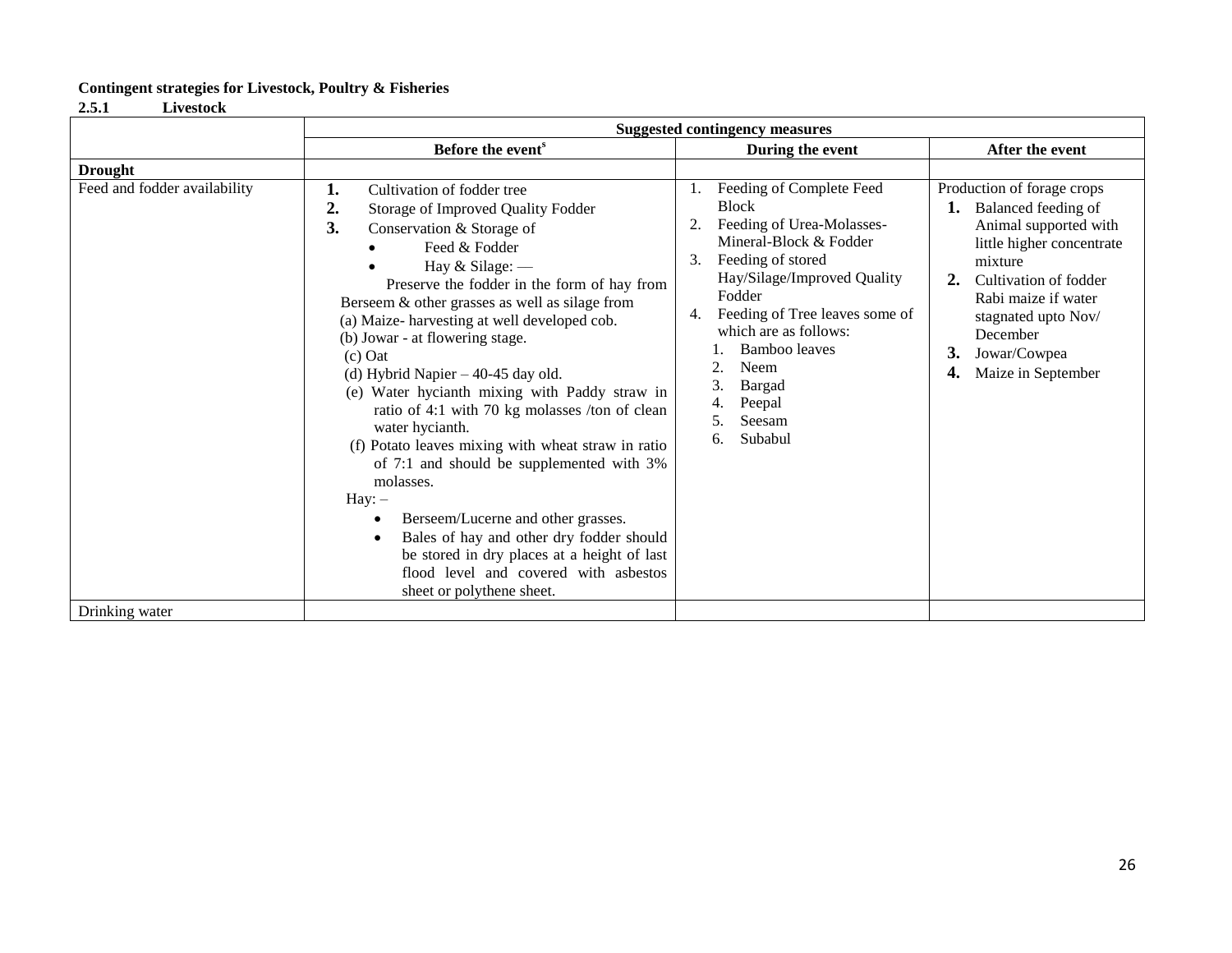| Health and disease management | Veterinary Preparedness with Medicines, Vaccines and                                | Animal safety, Health camp and                                     | Sanitation, deworming,                                          |
|-------------------------------|-------------------------------------------------------------------------------------|--------------------------------------------------------------------|-----------------------------------------------------------------|
|                               | provision for mobile ambulatory van.                                                | Treatment                                                          | treatment, health camps                                         |
|                               |                                                                                     |                                                                    | Culling of Sick animals and                                     |
|                               | Vaccination<br>$\bullet$                                                            | Important Suggestions for animal and                               | disposal of carcass                                             |
|                               | During drought stress becomes an incriminating factor                               | Poultry safety                                                     |                                                                 |
|                               | for the precipitation of diseases in livestock and                                  | During drought, all efforts should be                              |                                                                 |
|                               | poultry.                                                                            | made to rescue most of the livestock                               | Maintenance of Sanitation:                                      |
|                               | So, necessary vaccination of livestock and poultry                                  | and poultry as carefully as possible.                              | Adequate attention is to be paid                                |
|                               | should be done against economically important                                       |                                                                    | to disinfect the premises of                                    |
|                               | contagious disease.                                                                 | The people should be made conscious                                | temporary sheds with the help                                   |
|                               | This will be helpful not only to check epidemic in                                  | through announcement with the help                                 | of bleaching powder, phenol,                                    |
|                               | animals, but also to reduce the probability of                                      | of mikes or other means of                                         | carbolic acid etc. In no case the                               |
|                               | zoonoses in human beings.<br>Care should be taken for mass vaccination of livestock | communication, so that they may<br>escape with their livestock and | carcass/ cadaver should come<br>in contact with healthy animals |
|                               | and poultry with a view to covering 80% of                                          | poultry to safe area.                                              | rehabilitated<br>in<br>sheds.                                   |
|                               | livestock population in order to achieve herd                                       |                                                                    | Arrangements should be made                                     |
|                               | immunity.                                                                           |                                                                    | accordingly.                                                    |
|                               | Mass vaccination should be conducted by a team of                                   | Do not tie animals together when                                   |                                                                 |
|                               | Department staff with proper maintenance of                                         | releasing.                                                         |                                                                 |
|                               | detailed Inoculation Register.                                                      |                                                                    | De-worming after the flood:                                     |
|                               | Pro-active steps should be taken to receive and stock the                           | Report the location, identification and                            | Immediately after drought, the                                  |
|                               | required doses of vaccines against different                                        | disposition of livestock and poultry                               | animals like cattle, buffalo.                                   |
|                               | diseases for their use in face of Flood.                                            | to authorities handling the disaster.                              | Sheep, goat, pig, dog and                                       |
|                               |                                                                                     | Health camp and treatment                                          | poultry need to be de-wormed                                    |
|                               |                                                                                     |                                                                    | with suitable broad spectrum                                    |
|                               |                                                                                     | Diseases that can occur during                                     | anthelmentics. This will enable                                 |
|                               |                                                                                     | drought should be given special                                    | the animals to regain proper                                    |
|                               |                                                                                     | attention and accordingly medicines                                | health.                                                         |
|                               |                                                                                     | should be available in the health                                  | Treatment of sick animals: The                                  |
|                               |                                                                                     | camp for the following mentioned                                   | Disposal of Carcass: the<br>disposal of dead animals and        |
|                               |                                                                                     | diseases.<br>Treatment of Non infectious                           | birds are to be done by Animal                                  |
|                               |                                                                                     | Arrangement should be made for                                     | Husbandry<br>Department.                                        |
|                               |                                                                                     | the treatment of drowning and                                      | Accordingly,<br>necessary                                       |
|                               |                                                                                     | traumatic injuries, aspiration                                     | arrangement should be made                                      |
|                               |                                                                                     | pneumonia, lameness and other                                      | for prompt and easy disposal of                                 |
|                               |                                                                                     | surgical cases in the health camp.                                 | carcasses during the drought.                                   |
|                               |                                                                                     |                                                                    | Carcasses of animals affected                                   |
|                               |                                                                                     |                                                                    | by the disease are the chief                                    |
|                               |                                                                                     |                                                                    | source of soil infection. They                                  |
|                               |                                                                                     | Disinfection of livestock premises                                 | harbour the germs in large                                      |
|                               |                                                                                     | and Poultry shed                                                   | numbers and liberate them                                       |
|                               |                                                                                     | Disinfection of livestock                                          | from both artificial and natural                                |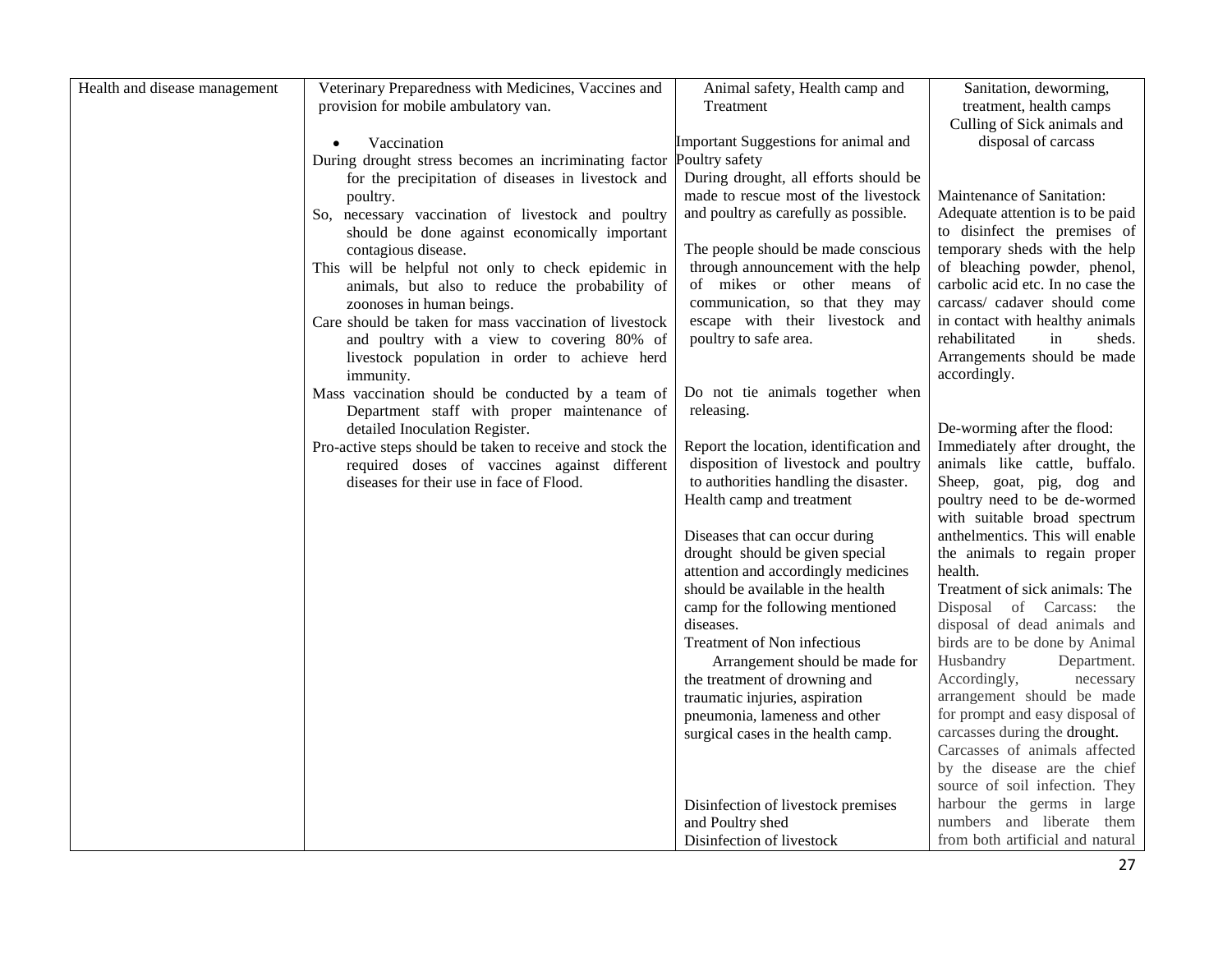|                         |                | premises and the temporary sheds<br>should be done with the help of<br>bleaching powder, phenol, carbolic<br>acid etc | openings<br>into<br>the<br>body<br>surrounding soil.<br>Methods of Carcass disposal to<br>be adopted<br><b>Burial</b><br><b>Burning</b><br>Composting<br>Vulturing<br>s. Health Camp after the<br>drought:<br>Protection of livestock from<br>breaking<br>out<br>and<br>communicable diseases<br>be<br>made. Health camps are to be<br>organised in drought affected<br>areas to restore the normal<br>breeding<br>capability<br>of<br>breedable population as well as<br>to restore the normal health of<br>livestock and poultry. |
|-------------------------|----------------|-----------------------------------------------------------------------------------------------------------------------|-------------------------------------------------------------------------------------------------------------------------------------------------------------------------------------------------------------------------------------------------------------------------------------------------------------------------------------------------------------------------------------------------------------------------------------------------------------------------------------------------------------------------------------|
| Cyclone                 | Not Applicable |                                                                                                                       |                                                                                                                                                                                                                                                                                                                                                                                                                                                                                                                                     |
| Heat wave and cold wave | Not Applicable |                                                                                                                       |                                                                                                                                                                                                                                                                                                                                                                                                                                                                                                                                     |

based on forewarning wherever available

# **2.5.2 Poultry**

|                               | <b>Suggested contingency measures</b>                           |                  |                 | <b>Convergence/linkages</b><br>with ongoing<br>programs, if any |
|-------------------------------|-----------------------------------------------------------------|------------------|-----------------|-----------------------------------------------------------------|
|                               | Before the event <sup>a</sup>                                   | During the event | After the event |                                                                 |
| <b>Drought</b>                |                                                                 |                  |                 |                                                                 |
| Shortage of feed ingredients  |                                                                 |                  |                 |                                                                 |
| Drinking water                |                                                                 |                  |                 |                                                                 |
| Health and disease management | Vaccines to be used for different animals and<br><b>Poultry</b> |                  |                 |                                                                 |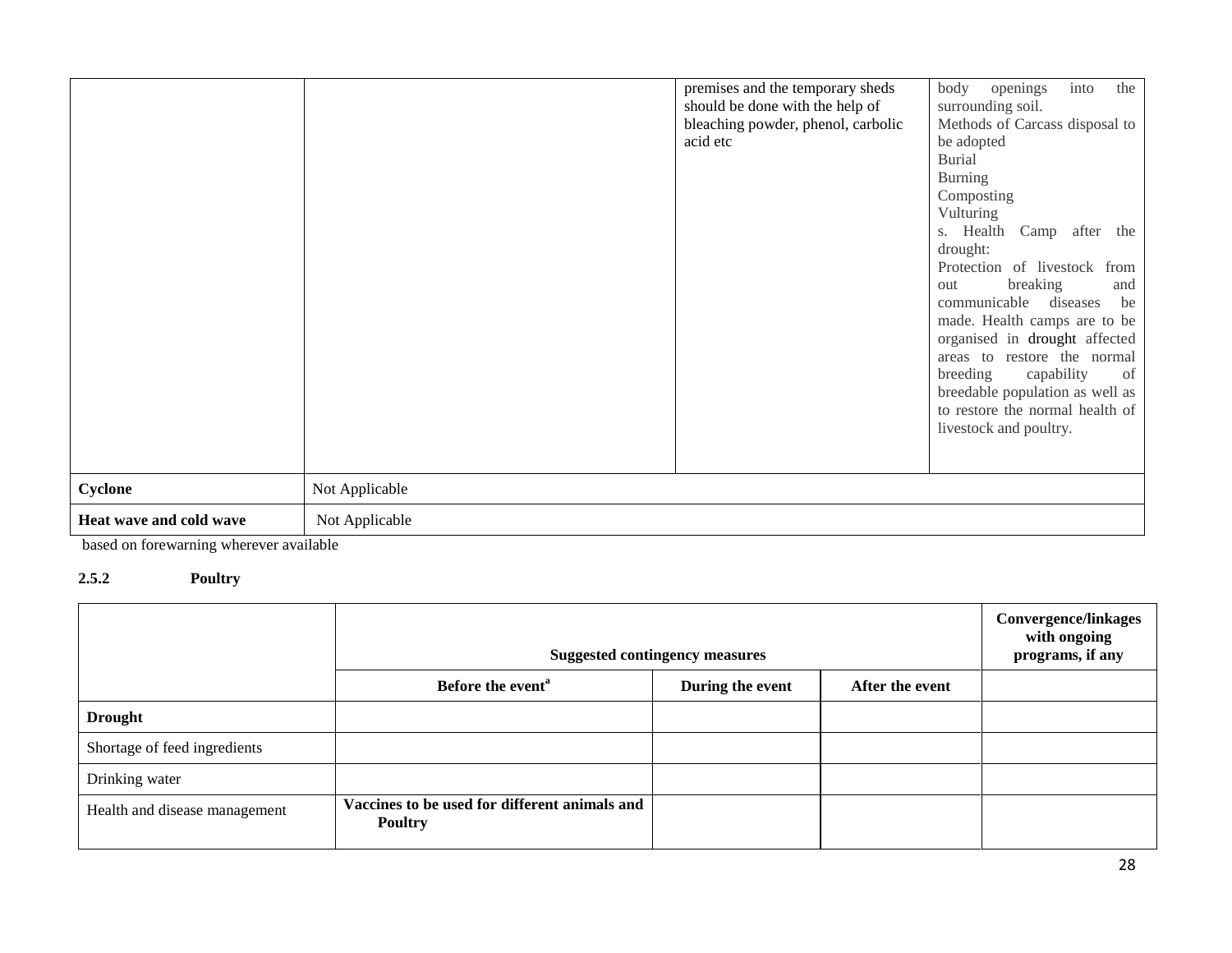|                         | <b>Cattle and Buffalo</b>                      |
|-------------------------|------------------------------------------------|
|                         |                                                |
|                         | Hemorrhagic SepticemiaVaccine                  |
|                         | <b>Black Quarter Vaccine</b>                   |
|                         | FMD Vaccine                                    |
|                         | Anthrax Vaccine as per endemicity.             |
|                         |                                                |
|                         | <b>Sheep and Goat</b>                          |
|                         | Hemorrhagic Septicemia Vaccine                 |
|                         | PPR Vaccine                                    |
|                         | FMD Vaccine                                    |
|                         | Goat pox Vaccine                               |
|                         | Enterotoxemia Vaccine                          |
|                         |                                                |
|                         | Anthrax Vaccine as per endemicity              |
|                         | <b>Pigs</b>                                    |
|                         | Hemorrhagic Septicemia Vaccine                 |
|                         | PPR Vaccine                                    |
|                         | FMD Vaccine                                    |
|                         | Goat pox Vaccine                               |
|                         | Enterotoxemia Vaccine                          |
|                         | Anthrax Vaccine as per endemicity.             |
|                         |                                                |
|                         | <b>Poultry</b>                                 |
|                         | Mareks disease vaccine                         |
|                         | RDV $(F_1 \& R_2B)$ ,                          |
|                         | FPV,                                           |
|                         | <b>IBRV &amp;</b>                              |
|                         | <b>IBDV</b>                                    |
|                         |                                                |
|                         | <b>Medicines</b><br>$\bullet$                  |
|                         |                                                |
|                         | <b>Mobile Veterinary Clinics</b><br>$\bullet$  |
|                         | Mobile Veterinary Clinics should be kept ready |
|                         | at Veterinary Hospital or Veterinary           |
|                         | Camps so that immediate treatment of           |
|                         | injured and affected animals may be done.      |
| Cyclone                 |                                                |
| Heat wave and cold wave |                                                |
|                         |                                                |

<sup>a</sup> based on forewarning wherever available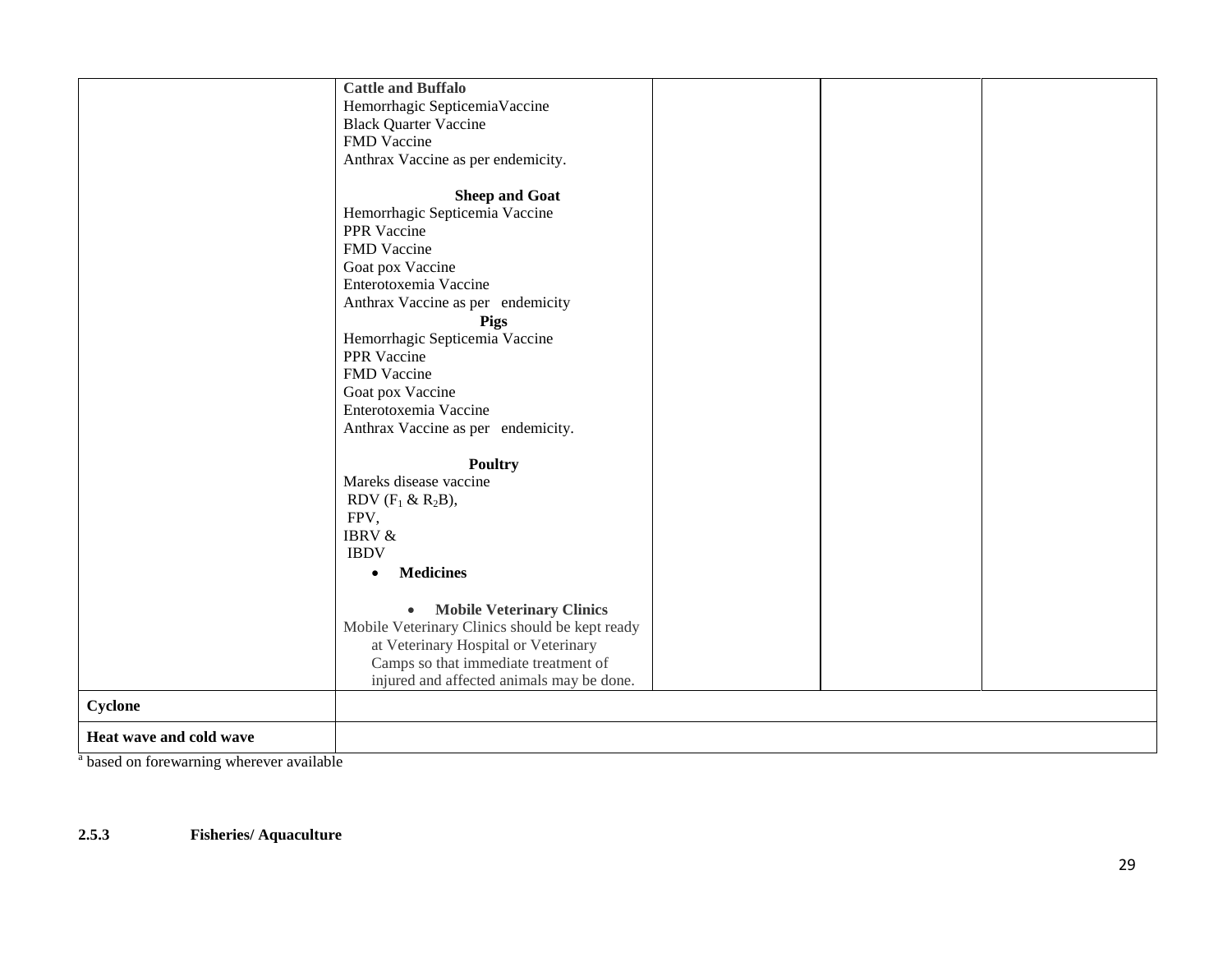|                                                                         | <b>Suggested contingency measures</b>                                                                                                                 |                                                                                                                                                                |                                                                                                                                                                                                                |
|-------------------------------------------------------------------------|-------------------------------------------------------------------------------------------------------------------------------------------------------|----------------------------------------------------------------------------------------------------------------------------------------------------------------|----------------------------------------------------------------------------------------------------------------------------------------------------------------------------------------------------------------|
|                                                                         | Before the event <sup>a</sup>                                                                                                                         | During the event                                                                                                                                               | After the event                                                                                                                                                                                                |
| 1) Drought                                                              |                                                                                                                                                       |                                                                                                                                                                |                                                                                                                                                                                                                |
| A. Capture                                                              |                                                                                                                                                       |                                                                                                                                                                |                                                                                                                                                                                                                |
| <b>B.</b> Aquaculture                                                   |                                                                                                                                                       |                                                                                                                                                                |                                                                                                                                                                                                                |
| (i) Shallow water in ponds due to<br>insufficient rains/inflow          | (i) Thinning of population<br>(ii) Arrangement of water supply from<br>external resource                                                              | Partial harvesting<br>(i)<br>Addition of water<br>(ii)<br>Stocking of air breathing fishes<br>(iii)                                                            | Maintenances of remaining stock<br>(i)<br>till favorable condition achieved<br>(ii) If not feasible, total harvesting or<br>transfer of fishes may be done.<br>(iii) Preparation of the pond for next<br>crop. |
| (ii) Impact of salt load build up in ponds<br>/ change in water quality | Regular monitoring<br>of<br>(i)<br>water<br>quality parameter.<br>(ii) Arrangement of aeration<br>(iii) Addition of water from external<br>resource   | Arrangement of aeration.<br>(i)<br>Addition of water<br>(ii)<br>Monitoring of water quality<br>Reduction of manuring according<br>$\bullet$<br>to water level. |                                                                                                                                                                                                                |
| 2) Floods                                                               |                                                                                                                                                       |                                                                                                                                                                |                                                                                                                                                                                                                |
| A. Capture                                                              |                                                                                                                                                       |                                                                                                                                                                |                                                                                                                                                                                                                |
| <b>B.</b> Aquaculture                                                   |                                                                                                                                                       |                                                                                                                                                                |                                                                                                                                                                                                                |
| (i) Inundation with flood water                                         | (i) Elevation/Renovation of pond dyke.<br>(ii) Sale of Table/marketable size fishes<br>(iii) construction of earthen nursery<br>ponds in upland areas | Collection of naturally bred seeds<br>(Spawn /fry /fingerling) from flooded<br>water<br>Stocking in nursery ponds for rearing                                  | -Retain the water in pond immediately<br>after flood through repairing of damaged<br>dyke etc.<br>-Netting of pond<br>-Removal of unwanted, predatory/weed<br>fishes<br>-Sell of large size fishes             |
| (ii) Water contamination and changes in<br>water quality                | Arrangement of regular water quality<br>monitoring                                                                                                    |                                                                                                                                                                |                                                                                                                                                                                                                |
| (iii) Health and diseases                                               | Use lime/ potassium permanganate<br>(a)<br>Arrangement of CIFAX and<br>(b)<br>medicines & chemical stock                                              |                                                                                                                                                                | -Sampling of fishes and water for<br>disease analysis<br>- Liming, use of drugs/ medicine if<br>required in consultancy of fisheries                                                                           |